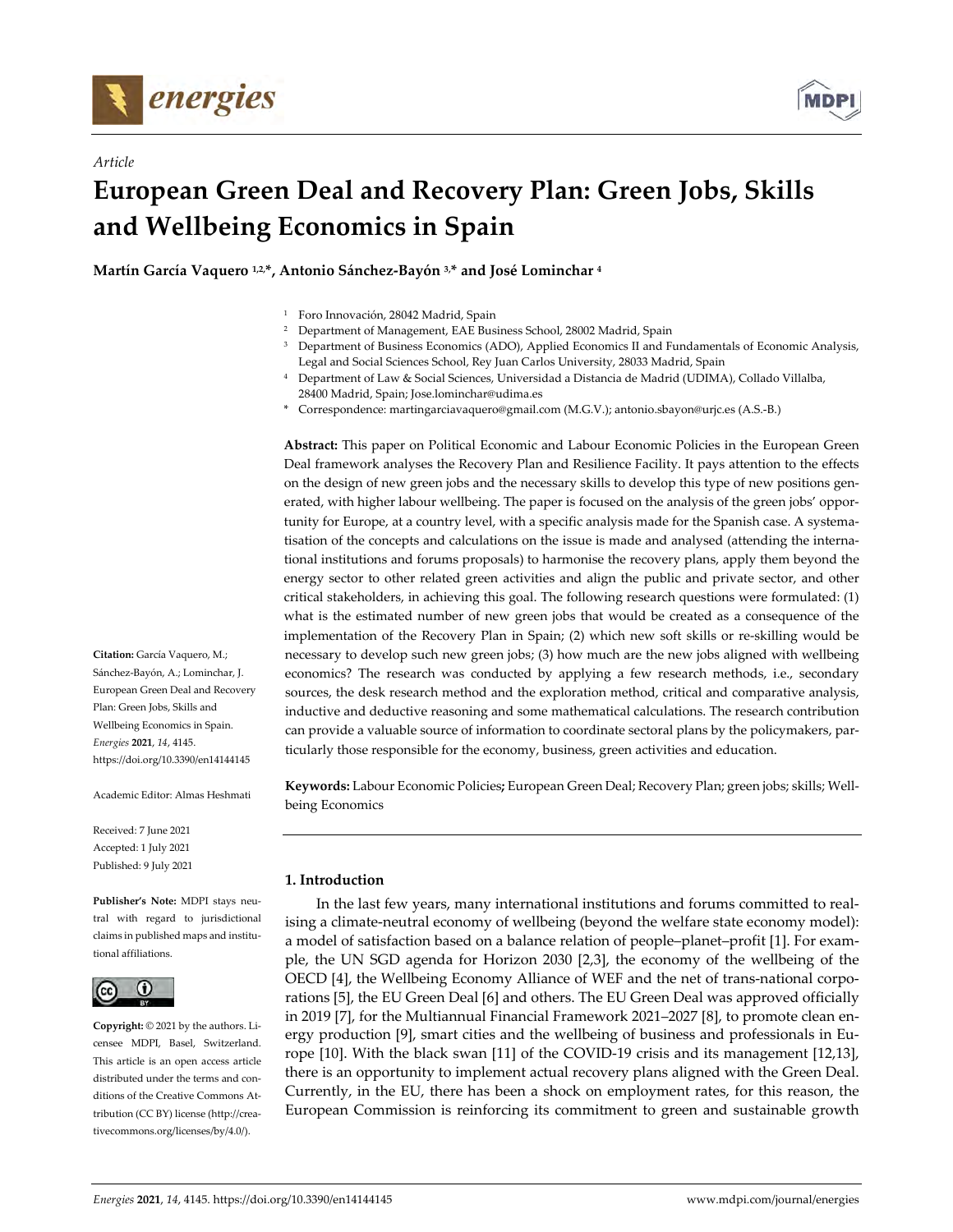with the Recovery Plan for Europe [14], funded with EUR 1.8 trillion, designed to put the recovery on track by the path of the European Green Deal.

In this context, it is worth mentioning the importance of Regulation (EU) 2021/241 signed by the co-legislators on 12 February 2021—setting up the Recovery and Resilience Facility (RRF).

The RRF aims to offer financial support for those public investments and reforms. It is seen as a key programme of the EU Recovery Instrument (NextGenerationEU) in the framework of the revised Multiannual Financial Framework (MFF) for 2021–2027. It in‐ cludes the provision: "of non‐repayable financial support and loans to the Member States to support public investments and reforms, as set out in their National Recovery and Re‐ silience Plans (NRRPs)". These "loans complement non-repayable support and are to be proposed in exchange for additional reforms and investments beyond those that benefit from the non-repayable financial support" [15].

This proposal takes as a basis and replaces a previous proposal on establishing a Re‐ form Support Programme, which is withdrawn. The proposal establishing a governance framework for the Budgetary Instrument for Convergence and Competitiveness for the Euro area (BICC) is also withdrawn as a result.

The initiative was tabled by the European Commission on 28 May 2020. The Council of the European Union adopted its general approach concerning this proposal on 9 October 2020. The European Parliament's relevant committees adopted a negotiating position on 9 November. An informal agreement between the co-legislators concerning this initiative was reached on 18 December. This was formally endorsed by the Parliament's plenary on 10 February 2021 and on the following day by the Council. The Act was signed on 12 February 2021 and published in the Official Journal on 18 February 2021.

On 20 May 2021, the plenary of the European Parliament adopted a Resolution urg‐ ing the European Commission to send MEPs all relevant information on national recovery efforts for the sake of democratic oversight, as established in the RRF Regulation.

Furthermore, over the last few months, there are the following several fronts in pro‐ gress: the proposal and launch in some countries of the Climate Law [16–18], the "development of a sustainable blue economy in the EU for the industries and sectors related to oceans, seas, and coasts" [19,20], the strategy towards zero pollution for air, water and soil [21], or the Organic action plan [22], to produce high-quality food with low environmental impact and organic farming trough farm to fork strategy.

The EU Green Deal and the EU Recovery Instrument (NextGenerationEU) is an am‐ ple opportunity for the European Union. However, to turn it into a success, it must be firmly based on the fundamental pillars of the EU system, particularly the concepts of solidarity, sustainable and wellbeing development, environmental protection and labour relations generation. In the European Union, the Recovery Plan for Europe as well as the National Plans for each country can, therefore, enable member states to reap the full ben‐ efits of the green transition on the economy and employment, with the creation of new green jobs, stable, predictable and resilient economic growth and less pollution with healthier and cleaner air. In this context, this paper analyses the green jobs generation in Spain and the Spanish National Recovery and Resilience Plan or "Plan de Recuperación, Transformación y Resiliencia" [15,16].

#### **2. Literature Review**

#### *2.1. Green Jobs*

This paper is an analytical study of Political Economy and a study of Economic Poli‐ cies (with the historical and comparative method). This paper assumes the changes in re‐ ality and its paradigm with globalisation [1] and its reformulation from international in‐ stitutions and comparative and global solutions [23].

The International Labour Organization (ILO) is part of the universal system of the United Nations, and it has the responsibility to establish the general standards in labour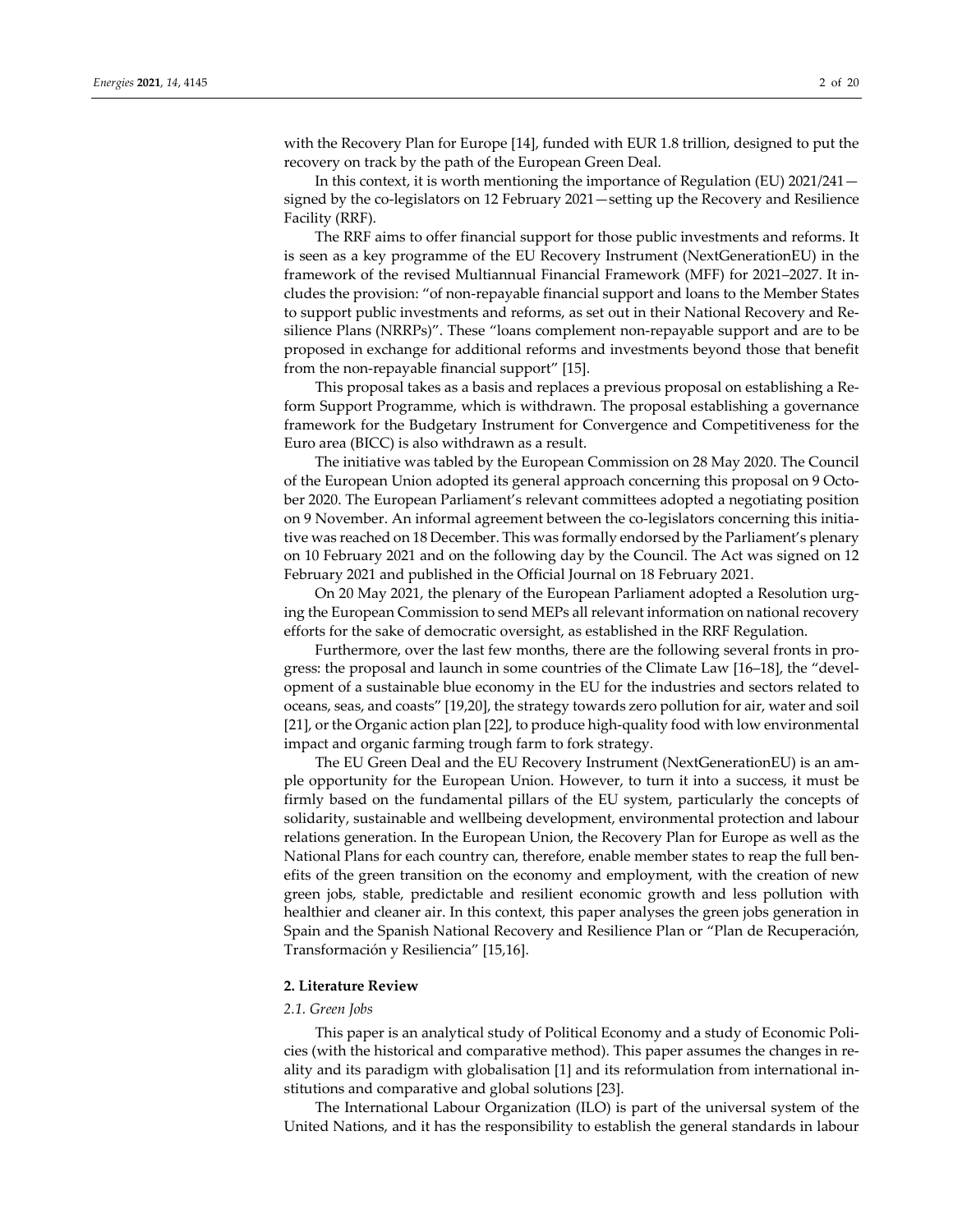relations in the world [24]. The ILO promotes green jobs as part of decent work (an ILO project on the future of the work). In this way, green jobs are connected with sustainable development, people wellbeing and healthy organisations. The ILO adopted some recom‐ mendations in green jobs during the 102nd ILC in 2013. Later, it passed the Guidelines for a just transition towards environmentally sustainable economies and societies for all, adopted in November of 2015, by the ILO Governing Body [24]. The ILO defines green jobs as "decent jobs that contribute to preserve or restore the environment, be they in traditional sectors such as manufacturing and construction or in new, emerging green sectors such as renewable energy and energy efficiency" [17]. In general, "green jobs help improve energy and raw materials efficiency, limit greenhouse gas emissions, minimise waste and pollution, protect and restore ecosystems, and support adaptation to climate change" [17]. Additionally, the ILO goes beyond this, and it connects green jobs with other fields, supporting the research of many scientists and scholars (see Figure 1).



**Figure 1.** Green jobs, wellbeing and other fields connected. Source: own elaboration with data from Scopus articles (2017–2021) using VOS viewer [25].

There are other dimensions to extend the concept of the green job since the definition is not uniform [26]. Various papers provide different aspects to set up the boundaries of green jobs, more specifically, using the type of industry, the production methods and the specific jobs with the associated skills and abilities [26–29]. Additionally, statistical offices recognise the challenge to define green jobs [30], and they harmonise the definition into the Environmental Goods and Services Sector (EGSS), describing it in terms of many cre‐ ated jobs and generated value‐added, identifying the green jobs associated with the EGSS [31]. There is also a classification provided by the US Department of Labour [32,33]. This entity establishes the occupations that have been identified as "Green," being the following green occupational categories assigned to the professions in the way that they classify in: Green New and Emerging, Green Enhanced Skills and Green Increased Demand, de‐ pending on the level and type of impact of the green economy activities and technologies in the work requirements and employment demand. An example of the most relevant green jobs in the USA, and their foreseen evolution, are shown in Table 1.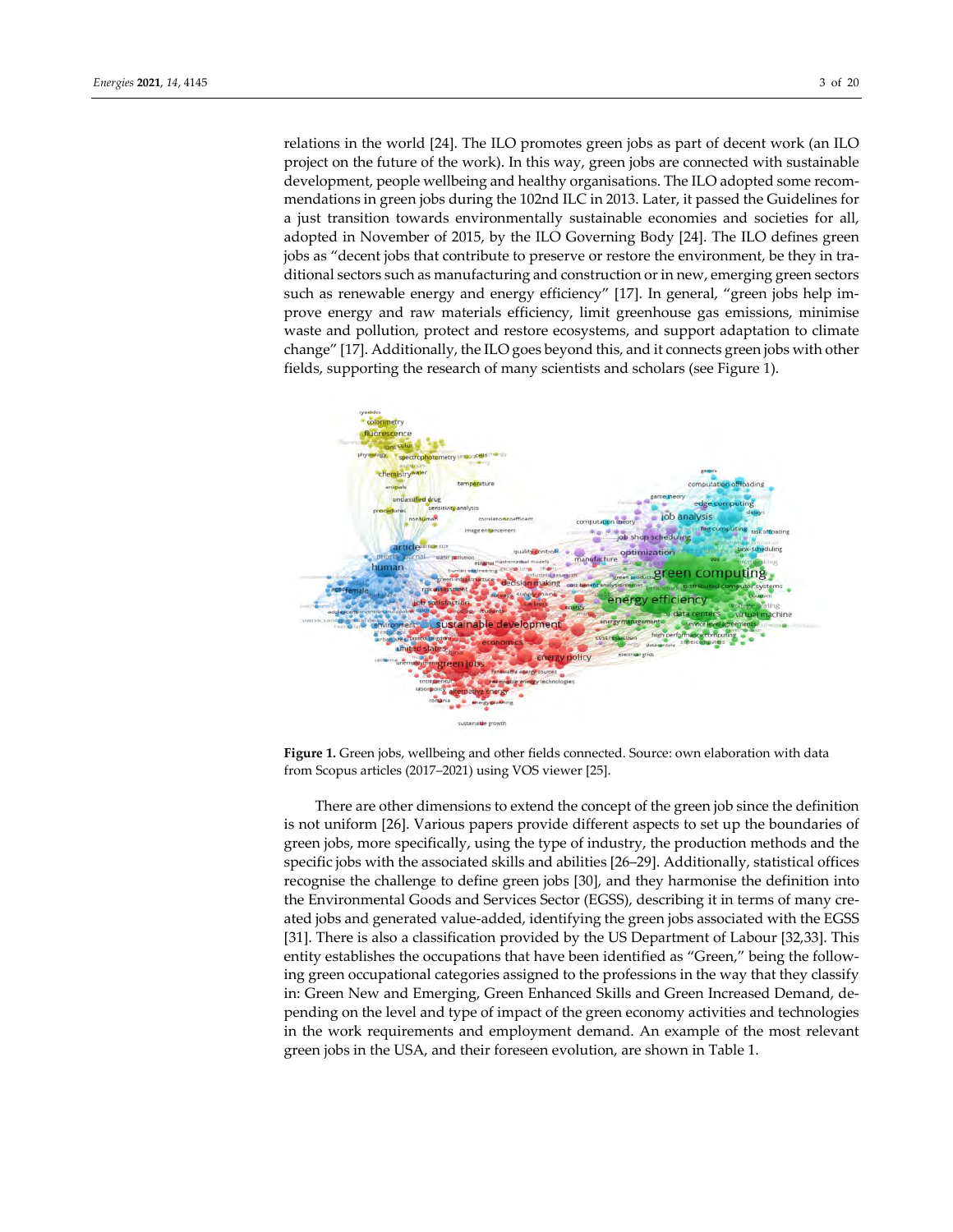| Green Jobs USA as of May 2021                                              | Employ-<br>ment (2019) ings (2019- | Projected<br>Job Open-<br>2029) | Projected Growth (2019-2029)               |
|----------------------------------------------------------------------------|------------------------------------|---------------------------------|--------------------------------------------|
| <b>Sustainability Specialists</b>                                          | 1,316,800                          | 128,000                         | much faster than average (8% or<br>higher) |
| Landscaping and Groundskeeping Workers                                     | 1,188,000                          | 158,900                         | much faster than average (8% or<br>higher) |
| First-Line Supervisors of Production and Operating Work-<br>ers            | 648,900                            | 56,900                          | little or no change                        |
| Inspectors, Testers, Sorters, Samplers and Weighers                        | 590,100                            | 48,300                          | decline $(-1)$ % or lower)                 |
| Plumbers, Pipefitters and Steamfitters                                     | 490,200                            | 49,800                          | average $(3-4%)$                           |
| Financial and Investment Analysts                                          | 487,800                            | 38,600                          | Faster than average                        |
| Training and Development Specialists                                       | 327,900                            | 33,700                          | much faster than average (8% or<br>higher) |
| Sales Rep., Wholesale and Manufacturing, Tech and Scien-<br>tific Products | 321,000                            | 30,700                          | average $(3-4%)$                           |
| <b>Mechanical Engineers</b>                                                | 316,300                            | 19,200                          | average (3-4%)                             |
| Chief Sustainability Officers                                              | 287,900                            | 13,900                          | decline $(-1%$ or lower)                   |
| Production Workers, All Other                                              | 238,600                            | 24,700                          | slower than average $(1-2\%)$              |
| Energy Engineers, Except Wind and Solar                                    | 170,100                            | 10,300                          | slower than average $(1-2\%)$              |
| Architects, Except Landscape and Naval                                     | 129,900                            | 8700                            | slower than average $(1-2\%)$              |
| Mixing and Blending Machine Setters, Operators and Ten-<br>ders            | 128,000                            | 13,300                          | slower than average $(1-2\%)$              |
| Career/Technical Education Teachers, Postsecondary                         | 124,100                            | 9400                            | slower than average (1-2%)                 |
| <b>Industrial Ecologists</b>                                               | 90,900                             | 8900                            | much faster than average (8% or<br>higher) |
| Machine Feeders and Offbearers                                             | 62,900                             | 7000                            | little or no change                        |
| Separating, Filtering, Clarifying, Precipitating, Operators<br>and Tenders | 53,100                             | 5400                            | average (3-4%)                             |
| Materials Engineers                                                        | 27,500                             | 1500                            | slower than average $(1-2\%)$              |
| Foundry Mold and Coremakers                                                | 17,600                             | 1400                            | decline $(-1%$ or lower)                   |

**Table 1.** Green jobs in USA, 2021. Source: own elaboration based on data from O\*NET [34].

One general approach to simplifying the definition of green jobs is related to the sectors and skilled workforce that produce goods or services that help to protect the environment, the natural resources and develop new technologies and processes that could stop or revert the effects of climate change. Regarding the skills necessary to execute a green job, some works [21,22] highlight the importance of having different skills adapted to per‐ form the green tasks.

In particular, it highlights the fact that "employed persons in jobs with high green potential are, on average, younger, more often men, have a higher level of educational attainment and a higher probability of having immigrated than employed persons in other occupations. There is a need and shortage of skilled labour force in the group of jobs with high green potential, which is especially notable for the groups of managers and professionals" [21]. With the arrival of the Green Recovery Plans, a rise in the job demand for green jobs is expected [22]. Hence, specific efforts in labour skills related to this field (mainly education at all levels and skills upgrading) should be implemented in all coun‐ tries to reach the demand for skilled specialists. These efforts will help the necessary and rapid adaptation to the new sustainable economy caused by the pandemic and the subsequent work crisis.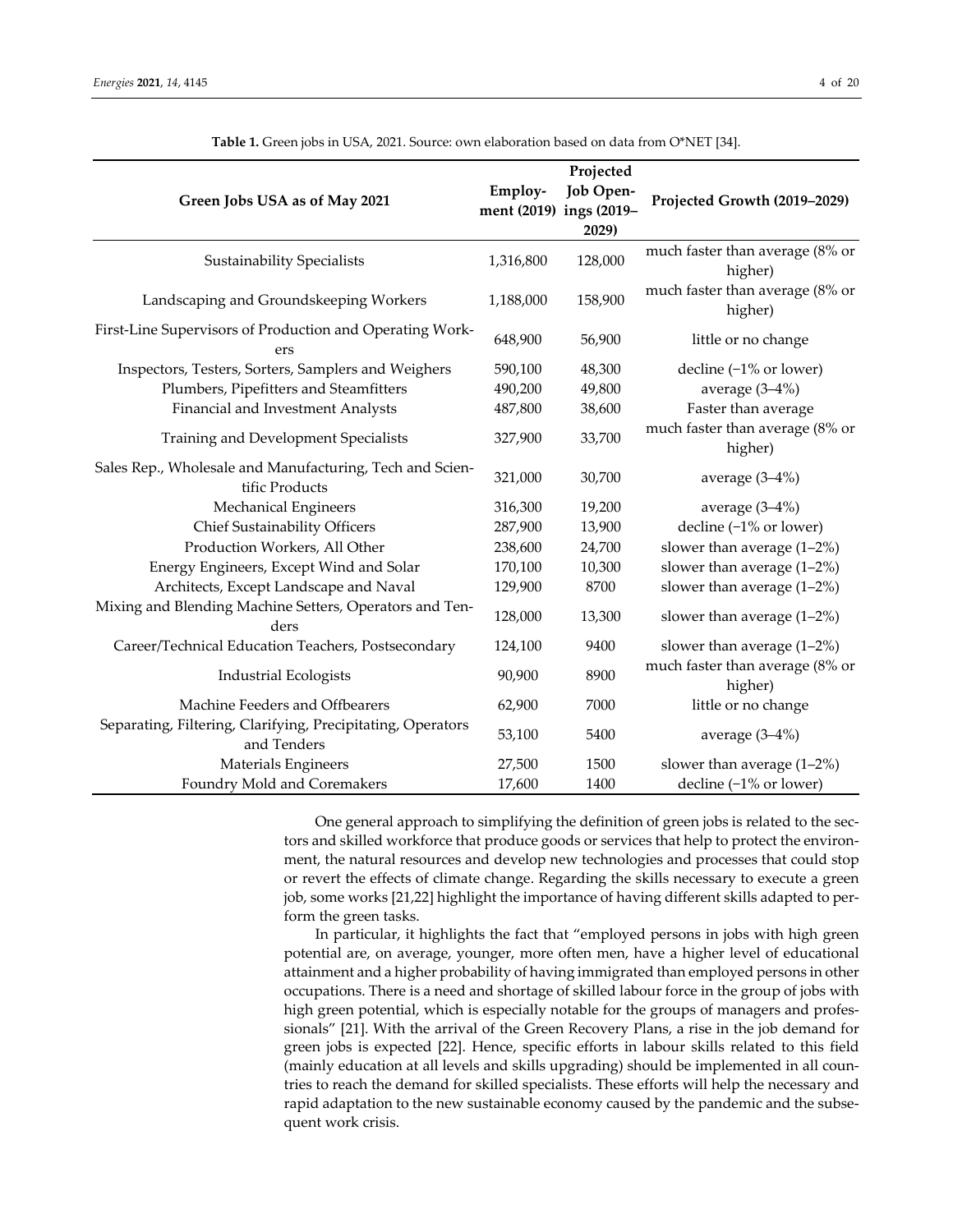### *2.2. Green Growth*

Green growth and green development concepts and policies are increasing in interest over the last few years. International entities such as the Organization for Economic Co‐ operation and Development (OECD), the World Bank, the European Commission (EC) or the United Nations Environmental Program (UNEP), among other institutions, have had several initiatives on the subject.

The OECD definition of green growth is "about fostering economic growth and development while ensuring that natural assets continue to provide the resources and environmental services on which our wellbeing relies. It is also about fostering investment and innovation, which will underpin sustained growth and give rise to new economic opportuni‐ ties" [35].

On the other hand, the EC, explicitly says, "The aim is to create more value while using fewer resources, and substituting them with more environmentally favourable choices wherever possible" [36]. Meanwhile, the World Bank states: "Green growth is growth that is efficient in its use of natural resources, clean in that it minimises pollution and environmental impacts, and resilient in that it accounts for natural hazards" [37].

The United Nations Environmental Program (UNEP) defines a green economy as "the economy that improves human wellbeing and socialequity, while significantly reducing environmental risks and ecological scarcities" [38].

None of the above definitions establishes measurable and scientific criteria for what is considered green growth. Accurate and simple indicators are needed to decide whether economic growth is green enough to allow countries to fit within the parameters set for meeting climate change targets. There is criticism over those traditional approaches to the definition, which says that it is a traditional economic growth model with a different label.

Ultimately, and based on decoupling theory, a definition of green growth has been accepted: "Green growth is an increase in economic output that lowers total environmen‐ tal footprint" [39,40].

On this point, an intense debate is taking place between advocates of green growth and opponents of it [41–47]. Although in the last decade, the dominant thinking has been that of green growth in policymaking, whether at the country level or in the UN context, the EU or other world institutions. The underlying argument is the assumption that de‐ coupling environmental pressures from the gross domestic product could enable endless economic growth. Numerous studies review the strength of the scientific rationale sup‐ porting the decoupling hypothesis and come to shocking conclusions. There is no empirical evidence to justify decoupling economic growth and environmental pressures to cope with environmental collapse. On the other hand, and more importantly, it seems unlikely that such decoupling can become a reality shortly.

The current policy strategies aimed at increasing growth must consider the quest for sufficiency, reducing economic output in many sectors and, thus, reducing consumption on a global scale. These factors will make life sustainable within the ecological limits of the planet.

#### *2.3. Green Jobs, Technovation and Wellbeing*

The new economic paradigm is based on optimising a triple‐P‐relation among prof‐ its‐planet‐people, supported by several international commitments [4,5]. This relation is based on technological advances or technovation to increase global wealth, protect nature and improve the world's living standards, which means wellbeing for humankind [1,10]. The former paradigm, the Welfare State Economic, was materialistic and focused on meas‐ uring the GDP. However, the emergent paradigm, Wellbeing Economics (WBE) (which includes several steps of the digital economy, i.e., collaborative and circular economy, orange economy), is more immaterial (i.e., virtual relations using the internet, psychological and spiritual worries) and is focused on the happiness pursuit (from 2012, it is measured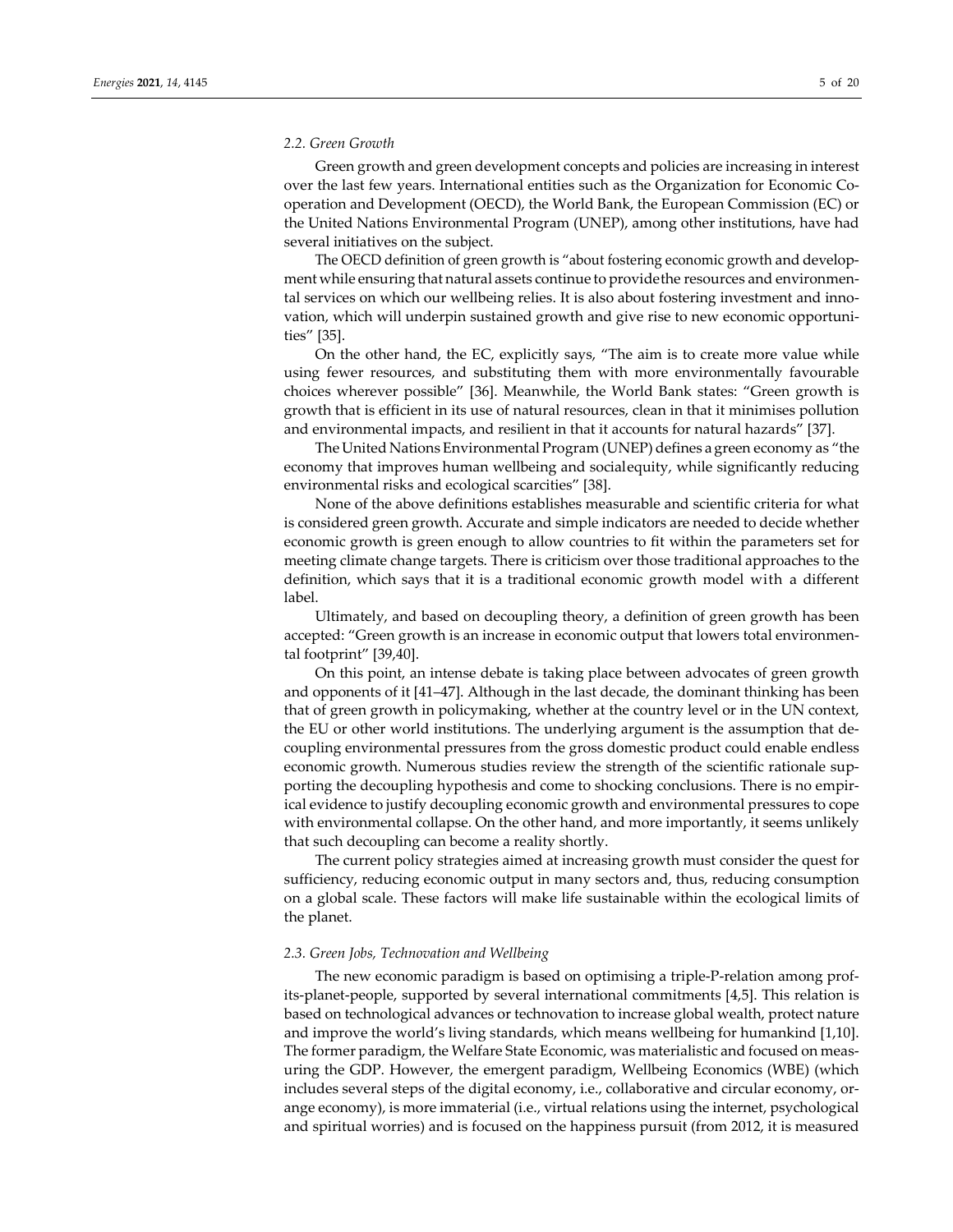each year by the UN) [25,48,49]. The realisation of WBE for Horizon 2030 will mean the following several transitions: the end of the fourth industrial and technological revolution and the beginning of the fifth revolution [1,25,50]; the fall of industrial and development capitalism and the rise of talent capitalism [51,52], among others.

#### **3. Methodology**

The research was conducted by applying a few research methods, i.e., secondary sources, the desk research method and the exploration method, critical and comparative analysis, inductive and deductive reasoning and some mathematical calculations (see Fig‐ ure 2).



**Figure 2.** Structure and methodology (research plan). Source: own elaboration.

The methodology used to obtain the final data and conclusions has followed a three‐ stage approach (see Figure 2). Firstly, a search for the most updated documentation about Recovery Plans and the in‐depth analysis of the Spanish Plan [16], including renewable and other specific programmes [18,53,54], using the data provided by the International Energy Agency (IEA) and the International Monetary Fund in the World Energy Outlook [55–57], in which they use the "employment multipliers" and "input-output model" approach that makes an estimation of how many jobs are generated per million euros in‐ vested. Secondly, according to the OECD and other sources, an identification of the pri‐ mary skills is observed [35,56–58] and the existing gap between Spain and other European countries [59–61]. As a result, it has laid the foundations for subsequent analysis to identify the specific green skills needed in the country. Lastly, in the conclusion section, the most relevant points, the study's limitations and some future research lines (i.e., to measure the wellbeing in the new jobs) are highlighted.

#### **4. Green Jobs Generation**

### *4.1. Macroeconomics View*

#### 4.1.1. An Overview

The Spanish Recovery Plan "envisages the mobilisation of more than 140 billion eu‐ ros in public investment until 2026" [16], "with a significant concentration of investments and reforms in the first phase of the Plan" [6,8], covering the 2021–2023 period, "to boost recovery and achieve the greatest possible countercyclical impact". Given the high level of uncertainty about some crucial variables, the Plan gives more essential details for the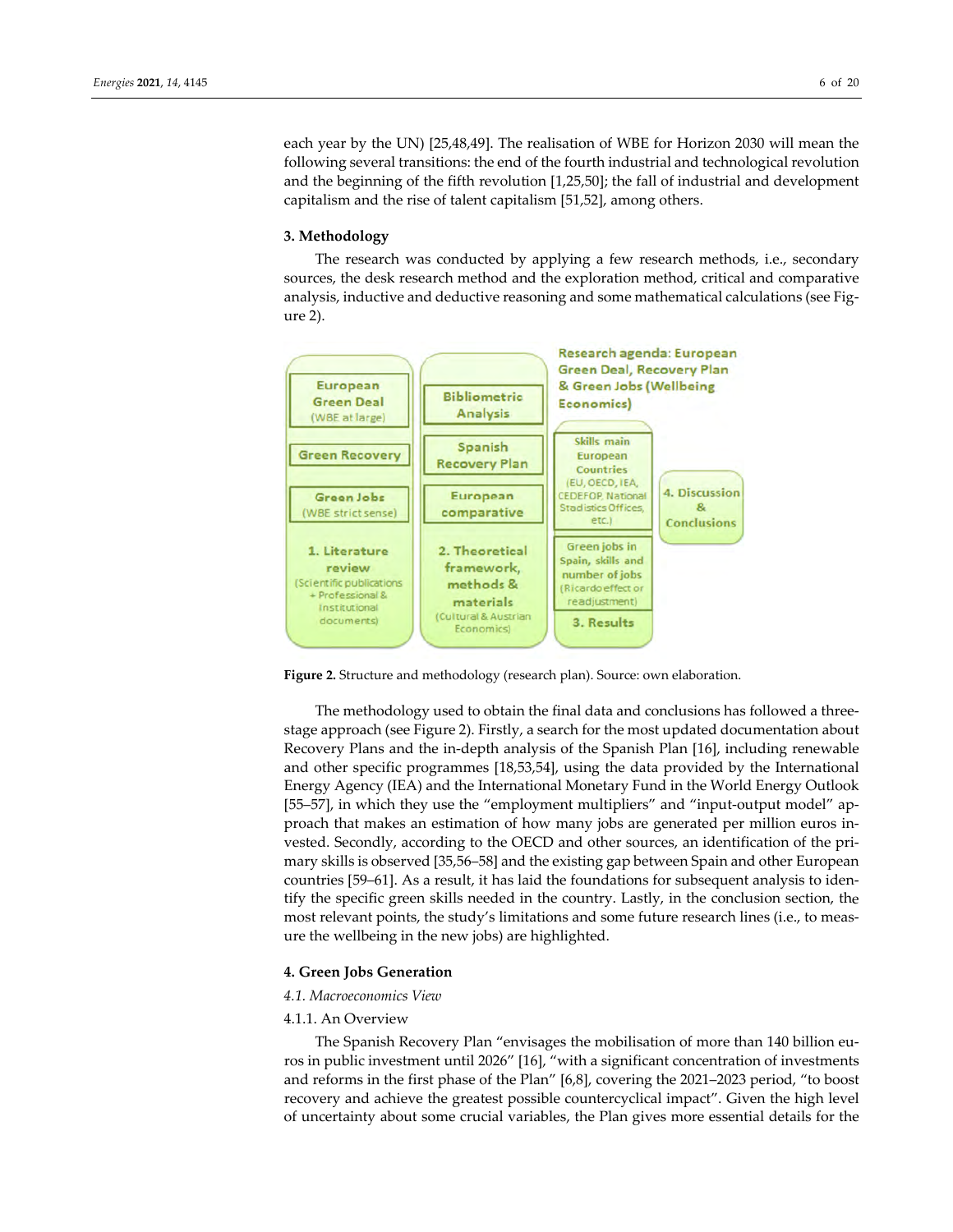first phase, including the mobilisation of nearly "69.52 billion euros in transfers from the European Recovery and Resilience Facility" [18,53].

The "plan assigns 40.29% of investments for promoting the green transition, and 29.58% for the digital transformation, in precise alignment with the UN SDG 2030 Agenda [3] and with the specific recommendations of the EU institutions" [18,53].

# 4.1.2. Cross‐Cutting Lines of Action for a Green Spain

Although the Spanish Recovery Plan [16] has four cross‐cutting lines of action that serve as the backbone for all the levers and components, we focus our analysis on the green initiatives, the so-called ten lever policies.

Spanish Recovery Plan, Lever policy I: "Urban and rural agenda, agricultural devel‐ opment and the fight against depopulation" [16].

The first lever is the most important in terms of promoting social and rural innovation. The objective is to facilitate the growth and revitalisation of territories in decline, with the implementation of impactful and attractive projects that increase the population, attract qualified professionals and promote the sustainable use of resources. This lever also includes the promotion of sustainable and safe mobility in metropolitan and urban areas as well as the rehabilitation of buildings with a negative impact on the environment. A final aspect on the agri‐food and fishing industry, with green, modernisation and digi‐ talisation plans, is also envisaged.

According to the Spanish Recovery Plan [16], the Plan includes the following components in Lever I:

"1. Plan for safe, sustainable and connected mobility in urban and metropolitan areas

2. Housing rehabilitation and urban renewal plan

3. Green and digital transformation of the agri‐food and fisheries industries"

Spanish Recovery Plan, Lever policy II: "Resilient infrastructures and ecosystems" [16].

This block is related to the protection, conservation and restoration of ecodiversity, where water and the protection of coastal areas, of which there are 7268 according to the World Resources Institute, are crucial. This area also deals with sustainable, safe and in‐ terconnected mobility. All these concepts make this block an attractive area for private investment.

According to the Spanish Recovery Plan [16], the Plan includes the following components in the Lever II:

"4. Ecosystems and biodiversity conservation and restoration

5. Coastal area and water resources preservation

6. Sustainable, safe and connected mobility"

Spanish Recovery Plan, Lever policy III: "A fair and inclusive energy transition" [16]. Spain has a very high potential for both private and public–private investment and partnerships (PPPs), and for developing the renewable energy industry by making the

most of its potential in terms of geographic and climatic conditions. With a predictable and stable regulatory framework and a green energy sector, the conditions can be in place to increase the country's international competitiveness and allow it to be one of the global leaders in some renewable energy segments, as is already the case with companies that are among the international leaders in the field.

According to Spanish Recovery Plan [16], the Plan includes the following components in the Lever III:

"7. Renewable energies implementation and integration

8. Electrical infrastructures, promotion of intelligent networks and deployment of flexibility and storage

9. Renewable hydrogen roadmap and sectoral integration

10. Fair transition strategy"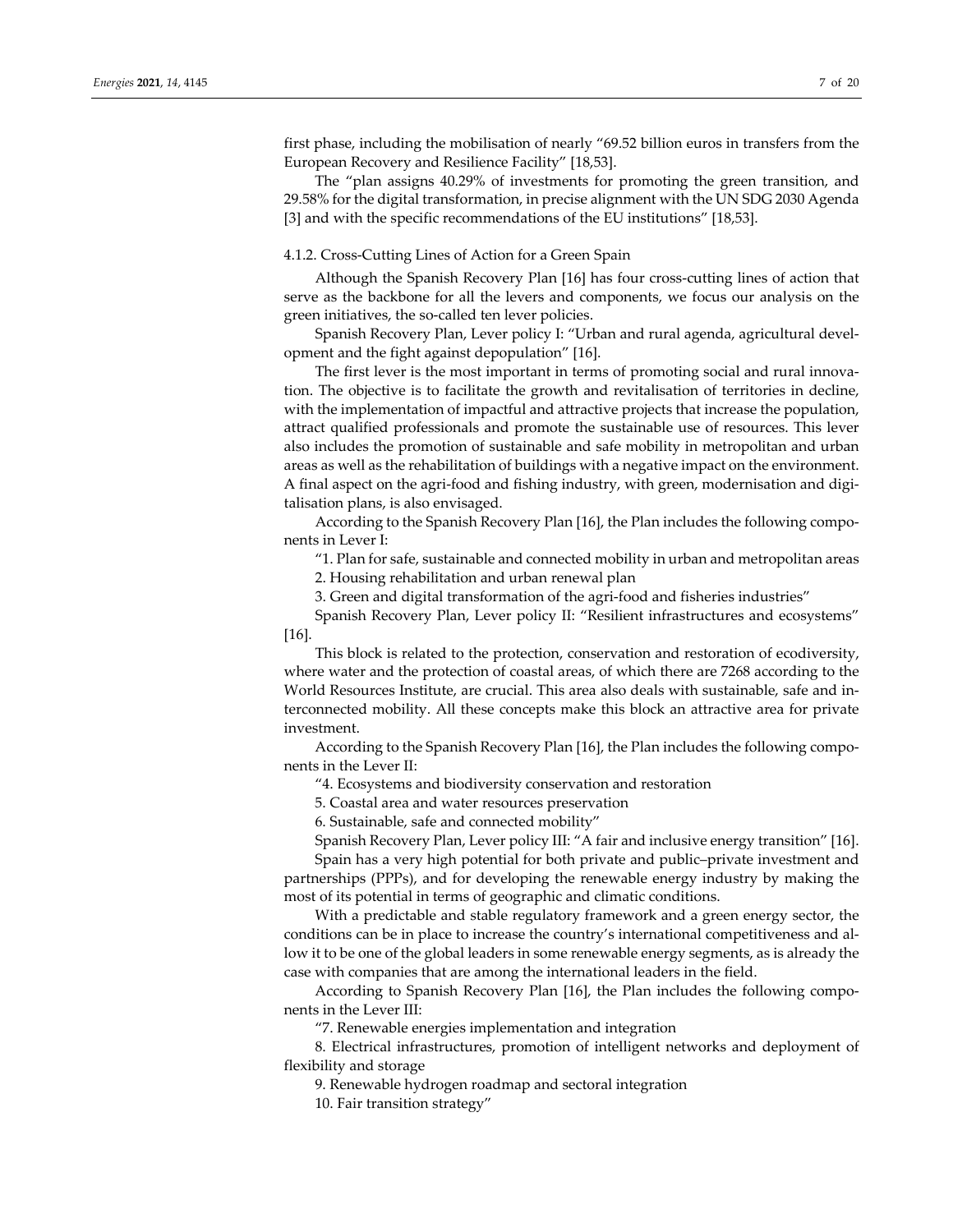A summary of the complete Spanish Recovery Plan [16] can be seen in Table 2, with the previous Lever Policies embedded along with the allocated budget per program and its percentage over the total amount, EUR 69.52 billion for 2021–2023.

**Table 2.** Recovery plan sections and investments. Source: own elaboration based on data from the Spanish Recovery Plan [16].

|                                                                                                    | <b>EUR Bil-</b> |                                    |
|----------------------------------------------------------------------------------------------------|-----------------|------------------------------------|
| <b>Lever Policies and Components</b>                                                               | lion 2021-      | $\mathbf{0}_{\mathbf{0}}^{\prime}$ |
|                                                                                                    | 2023            |                                    |
| I. Urban and rural agenda, agricultural development and the fight against depopulation             | 14.4            | $20.70\%$                          |
| 1. Action Plan for sustainable, safe and connected mobility in urban and metropolitan areas        | 6.53            | 9.40%                              |
| 2. Housing rehabilitation and urban renewal plan                                                   | 6.82            | 9.80%                              |
| 3. Green and digital transformation of agri-food and fisheries industries                          | 1.05            | $1.50\%$                           |
| II. Resilient infrastructures and ecosystems                                                       | 10.4            | $15\%$                             |
| 4. Ecosystems and biodiversity conservation and restoration                                        | 1.64            | 2.40%                              |
| 5. Coastal area and water resources preservation                                                   | 2.09            | 3%                                 |
| 6. Sustainable, safe and connected mobility                                                        | 6.66            | 9.60%                              |
| III. A fair and inclusive energy transition                                                        | 6.38            | $9.20\%$                           |
| 7. Renewable energies implementation and integration                                               | 3.16            | 4.50%                              |
| 8. Electrical infrastructures, promotion of smart networks and deployment of flexibility and stor- | 1.36            | 2%                                 |
| age<br>9. Renewable hydrogen roadmap and sectoral integration                                      | 1.55            | 2.20%                              |
| 10. Fair transition strategy                                                                       | 0.3             | 0.40%                              |
| IV. A public administration for the 21st century                                                   | 4.31            | 6.20%                              |
|                                                                                                    | 4.31            |                                    |
| 11. Modernisation of public administration                                                         |                 | 6.20%                              |
| V. Modernisation and digitalisation of industry and SMEs, entrepreneurship and business envi-      | 16.07           | 23.10%                             |
| ronment, recovery and transformation of tourism and other strategic sectors                        |                 |                                    |
| 12. Industrial Policy Spain 2030                                                                   | 3.78<br>4.89    | 5.40%<br>$7\%$                     |
| 13. Fostering SME growth<br>14. Modernisation and competitiveness of the tourism sector            | 3.4             | 4.90%                              |
|                                                                                                    | 3.99            | 5.70%                              |
| 15. Digital connectivity, cybersecurity, 5G deployment                                             |                 |                                    |
| VI. Promotion of science and innovation and strengthening of the capabilities of the National      | 4.94            | 7.10%                              |
| Health System<br>16. National Strategy for Artificial Intelligence                                 | 0.5             | 0.70%                              |
| 17. Institutional reform and capacity building in the national science, technology and innovation  |                 |                                    |
| system                                                                                             | 3.38            | 4.90%                              |
| 18. Renewal and expansion of the capabilities of the National Health System                        | 1.06            | 1.50%                              |
| VII. Education and knowledge, lifelong learning and capacity building                              | 7.31            | $10.50\%$                          |
| 19. National Plan for Digital skills                                                               | 3.59            | 5.20%                              |
| 20. Strategic plan for Vocational Training                                                         | 2.07            | $3%$                               |
| 21. Modernisation and digitalisation of the education system, including early years education from | 1.64            | 2.40%                              |
| age 0 to 3                                                                                         |                 |                                    |
| VIII. The new care economy and employment policies                                                 | 4.85            | $7\%$                              |
| 22. Emergency plan for the care economy and reinforcement of inclusion policies                    | 2.49            | 3.60%                              |
| 23. New public policies for a dynamic, resilient and inclusive labour market                       | 2.36            | 3.40%                              |
| IX. Promotion of the culture and sports industries                                                 | 0.82            | 1.20%                              |
| 24. Valorization of the cultural industry                                                          | 0.32            | $0.50\%$                           |
| 25. Spain audio-visual hub                                                                         | 0.2             | 0.30%                              |
| 26. Sports industry promotion plan                                                                 | 0.3             | 0.40%                              |
| X. Modernisation of the tax system for inclusive and sustainable growth                            | $\bf{0}$        | $0\%$                              |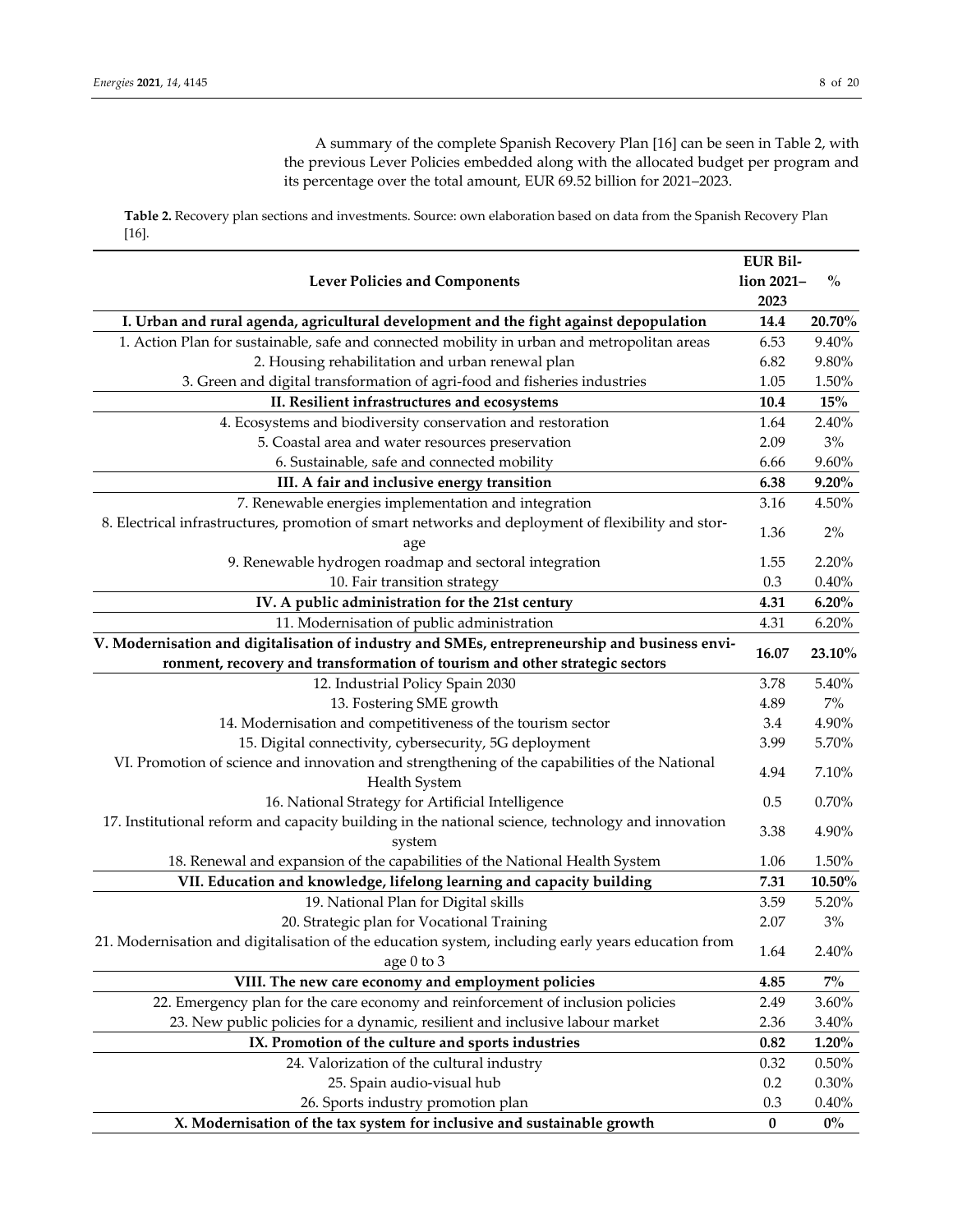| 27. Measures and actions to prevent and combat tax fraud                                          |                  | $0\%$ |
|---------------------------------------------------------------------------------------------------|------------------|-------|
| 28. Tax reform for the 21st century                                                               |                  | $0\%$ |
| 29. Improving the effectiveness of public spending                                                |                  | $0\%$ |
| 30. Long-term sustainability of the public pension system within the framework of the Toledo Pact | $\left( \right)$ | $0\%$ |
| Total                                                                                             | 69.52            |       |
| <b>Total Green Initiatives</b>                                                                    | 36.98            | 53%   |

The components with an effect on the green transition are analysed (marked in green), and other subchapters not explicitly contemplated in Table 2.

Sustainable and connected mobility strategy (EUR 13.2 billion). The action plan is positive due to its support for zero‐emission vehicles. As some of the funding available through this measure will also likely support "low-emission" vehicles, i.e., not best-inclass solutions regarding the green transition, this component is not assessed as very pos‐ itive. Furthermore, it should be noted that the Plan's funding for the mobility sector is intensely focused on the automotive industry, with little to no support for other mobility solutions.

Plan for housing renovation and urban regeneration (EUR 6.8 billion). Although its final assessment is conditional on presenting specific standards and targets to be achieved through the renovation measures, the action plan is very positive.

Further mobility investments (EUR 6.7 billion), which we assess as positive due to TEN‐T rail corridors and sustainable transport, are not as positive due to ambiguities on what will be supported through some measures included in the component.

Investments into renewable energy deployment and integration (EUR 3.2 billion), which we assess as very positive.

A renewable hydrogen roadmap (EUR 1.6 billion) to develop and deploy renewable hydrogen. We assess this measure as very positive due to its focus on renewable hydro‐ gen. However, this assessment is conditional on only renewable hydrogen receiving sup‐ port, and we note that there are some concerns that non-renewable forms of hydrogen may receive support through this measure, which would necessitate a less favourable as‐ sessment.

A Just Transition Strategy (EUR 0.3 billion) will support just transition agreements in energy transition zones and investments in just transition measures. We assess this measure as positive as it makes an indirect, significant contribution to the green transition.

Investments into the industry sector and a 2030 Industry Strategy (EUR 3.8 billion) can be categorised as having a likely climate effect that is not assessable, as the decarbonisation of the industrial sector is the next challenge in the green transition. However, the component itself does not include specific green targets.

Investments in science, technology and innovation (EUR 3.4 billion) are assessed as positive, as the component includes some research projects on environmental topics.

Below, the top 20 programmes regarding mobilising investments and the top 20 reforms of the Spanish Recovery Plan are shown. In this respect, it should be high‐ lighted that the significant reforms—marked in green as very positive—are aligned with green projects and new initiatives (Tables 3 and 4).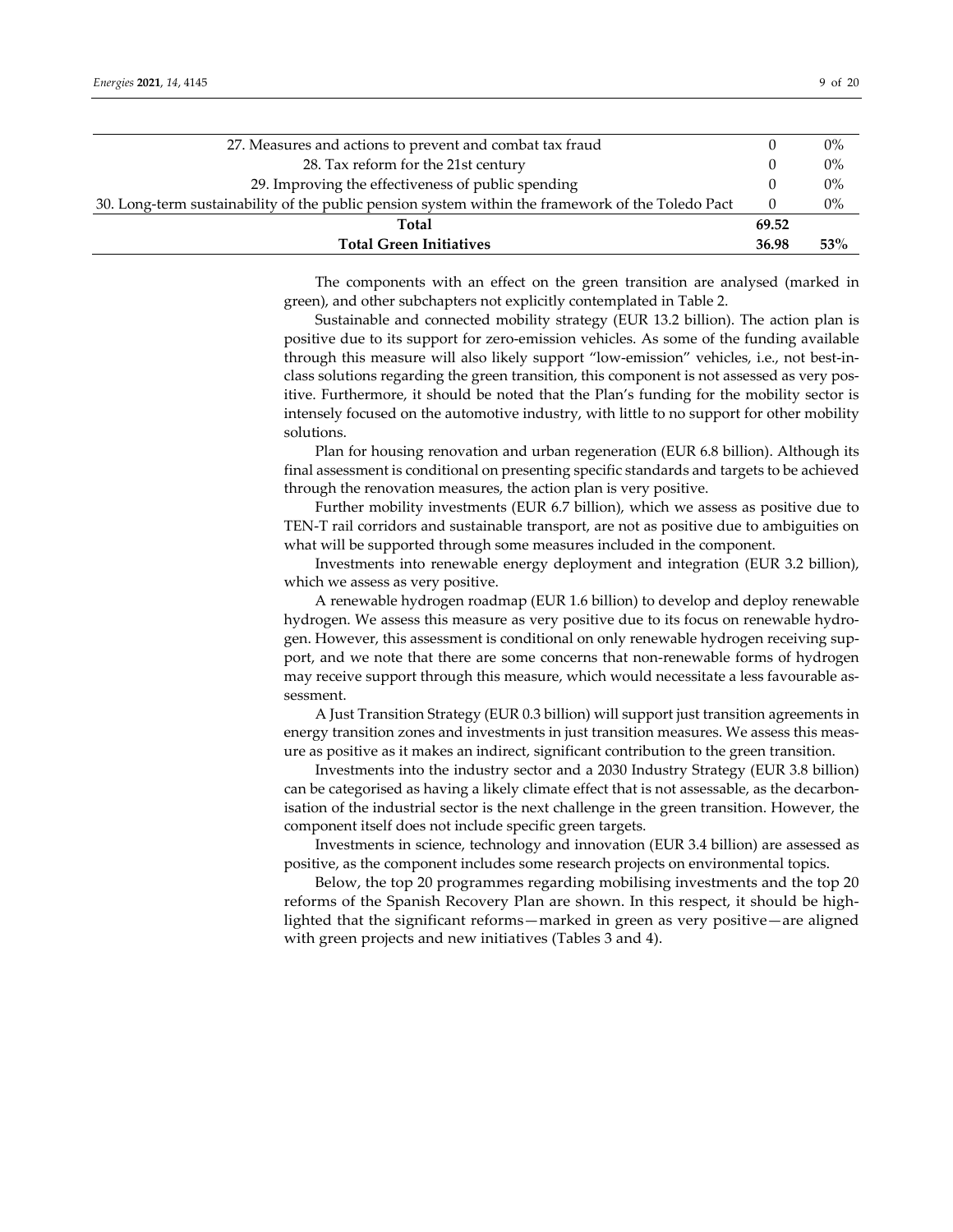÷

| The 20 Programmes Driving Investment                                         |           |  |  |  |  |
|------------------------------------------------------------------------------|-----------|--|--|--|--|
|                                                                              | 2021-2023 |  |  |  |  |
| 1. Safe, sustainable and connected mobility strategy                         | 13.2      |  |  |  |  |
| 2. Housing rehabilitation and urban renewal programme                        | 6.82      |  |  |  |  |
| 3. Modernisation of the public administration                                | 4.31      |  |  |  |  |
| 4. SMEs Digitalisation Plan                                                  | 4.06      |  |  |  |  |
| 5.5G roadmap                                                                 | 3.99      |  |  |  |  |
| 6. New Spain 2030 industrial policy and circular economy strategy            | 3.78      |  |  |  |  |
| 7. National Plan for Digital Skills                                          | 3.59      |  |  |  |  |
| 8. Modernisation and competitiveness of the tourism industry                 | 3.4       |  |  |  |  |
| 9. Development of the national science and innovation system                 | 3.38      |  |  |  |  |
| 10. Implementation and integration of renewable energies                     | 3.16      |  |  |  |  |
| 11. New care economy                                                         | 2.49      |  |  |  |  |
| 12. New public policies for a dynamic, resilient and inclusive labour market | 2.36      |  |  |  |  |
| 13. Preservation of coastal areas and water resources                        | 2.09      |  |  |  |  |
| 14. Strategic plan for vocational training                                   | 2.07      |  |  |  |  |
| 15. Modernisation and digitalisation of the education system                 | 1.64      |  |  |  |  |
| 16. Conservation and restoration of ecosystems and biodiversity              | 1.64      |  |  |  |  |
| 17. Renewable hydrogen roadmap                                               | 1.55      |  |  |  |  |
| 18. Electrical infrastructure, smart networks and storage                    | 1.36      |  |  |  |  |
| 19. Renovation and modernisation of the health system                        | 1.06      |  |  |  |  |
| 20. National Strategy for Artificial Intelligence                            | 0.5       |  |  |  |  |
| <b>Total</b>                                                                 | 69.52     |  |  |  |  |
| <b>Total Green Initiatives</b>                                               | 0.00      |  |  |  |  |

**Table 3.** Recovery plan investments. Source: own elaboration based on data from the Spanish Recovery Plan [16].

**Table 4.** Main reforms of the Recovery Plan. Source: own elaboration based on data from the Span‐ ish Recovery Plan [16].

| The 20 Main Reforms of the Recovery Plan                                                  |
|-------------------------------------------------------------------------------------------|
| 1. Climate Change and Energy Transition Law                                               |
| 2. Development of a robust and flexible energy system, implementation and integration     |
| of renewable energies                                                                     |
| 3. Renewable hydrogen roadmap                                                             |
| 4. Resilience and adaptation of ecosystems, development and connectivity of green in-     |
| frastructures                                                                             |
| 5. Water Law and national water treatment, sanitation, efficiency, saving and reuse plan  |
| 6. Modernisation of the agricultural and fisheries policy – soil protection and efficient |
| use of water                                                                              |
| 7. Waste policy and promotion of the circular economy                                     |
| 8. Modernisation of the national science system and support for innovation                |
| 9. Sustainable and connected mobility strategy                                            |
| 10. New housing policy                                                                    |
| 11. Modernisation of the justice system                                                   |
| 12. Modernisation and digitalisation of the public administration                         |
| 13. Better regulation and business environment-insolvency framework reform                |
| 14. Modernisation and strengthening of the National Health System                         |
| 15. Modernisation and strengthening of the education, vocational training and univer-     |
| sity system                                                                               |
| 16. New labour market public policies                                                     |
| 17. New care economy                                                                      |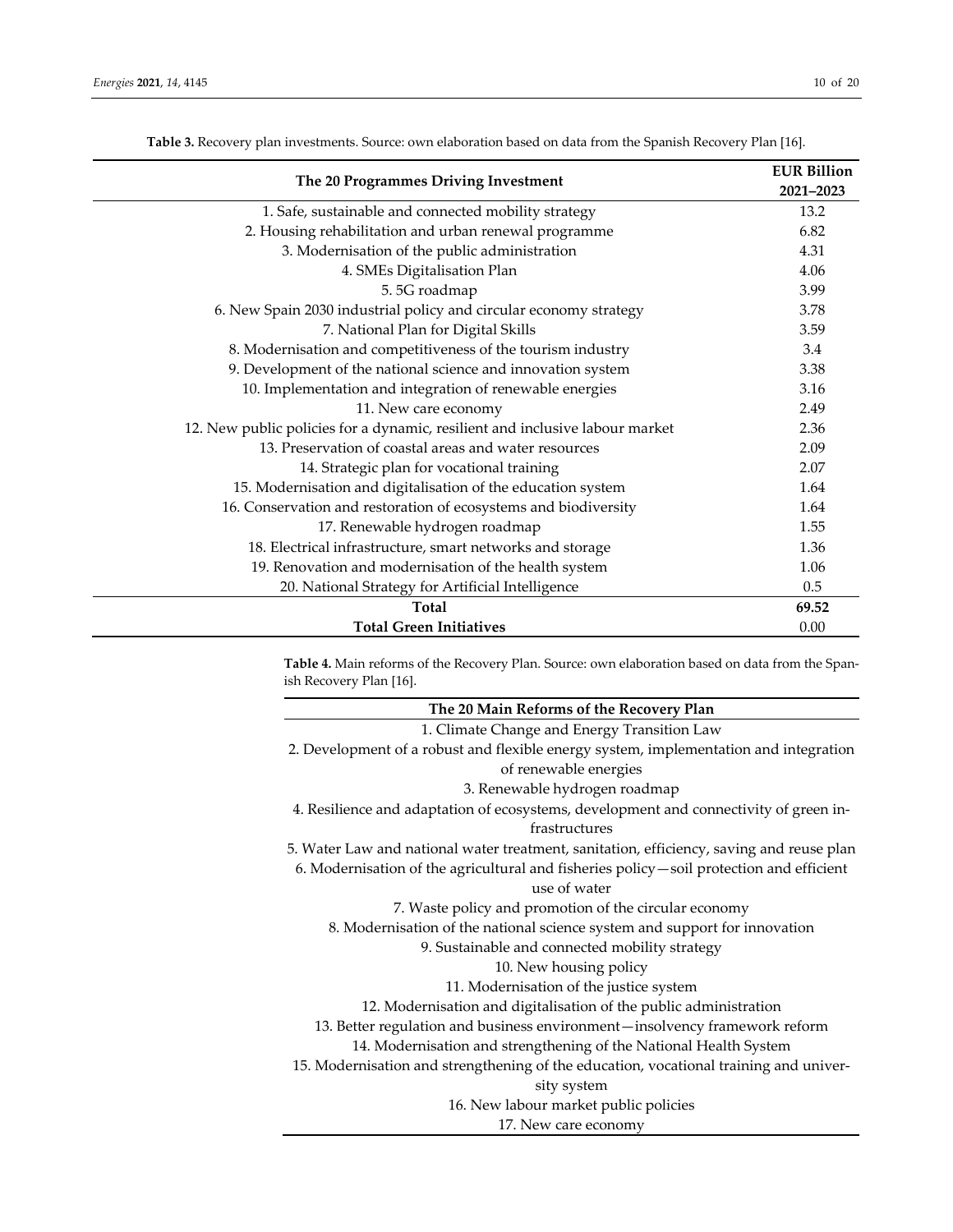| 18. Reinforcement of inclusion policies and social services |
|-------------------------------------------------------------|
| 19. Modernisation and progressivity of the tax system       |
| 20. Strengthening of the pension system                     |

#### 4.1.3. Green Recovery Plans—Cross Country View

To compare good practices in the recovery and resilience plans of various European countries (in the framework of the EU Green Deal [18,53]), the strengths, as well as the different plans and investment levels of the following countries, have been briefly analysed and described: France, Germany, Portugal and Spain (see Figures 3 and 4). Since, at the time of writing, it was not accessible and possible to make a deep comparative analysis of these countries, we have reproduced the analysis and main conclusions made by the Green Recovery Tracker, E3G and Wuppertal Institute [53–58].

France: Professional pieces of training to support the ecological transition. France re‐ inforces training for the "strategic professions of tomorrow" in line with strategic sectors (digitalisation, environmental change, industrial sectors concerned by economic sover‐ eignty and the relocation of productions) and in line with the priorities of the recovery plan.

Germany: Its recovery plan does not include support measures for the fossil fuel in‐ dustry, although the large German manufacturers firmly forced the opposite. There are some exceptions for gas engines and new aircraft purchases.

Portugal: Investments in nature‐based solutions. Portugal's Resilience and Recovery Plan includes EUR 665 million of investments into forest management and cultivation. This measure, which the Environment and Climate Ministry will implement, is presented as an essential resilience measure for rural territories, combining climate change mitigation and long‐term resilience. Furthermore, the 2030 Investment Plan contains a further EUR 300 million for maritime biodiversity protection.

Spain: Linking economic recovery and regional development. The Spanish government emphasises supporting less developed regions in the country through its recovery measures aligned with territorial policies, aiming to create more jobs and develop new economic activities in these regions.

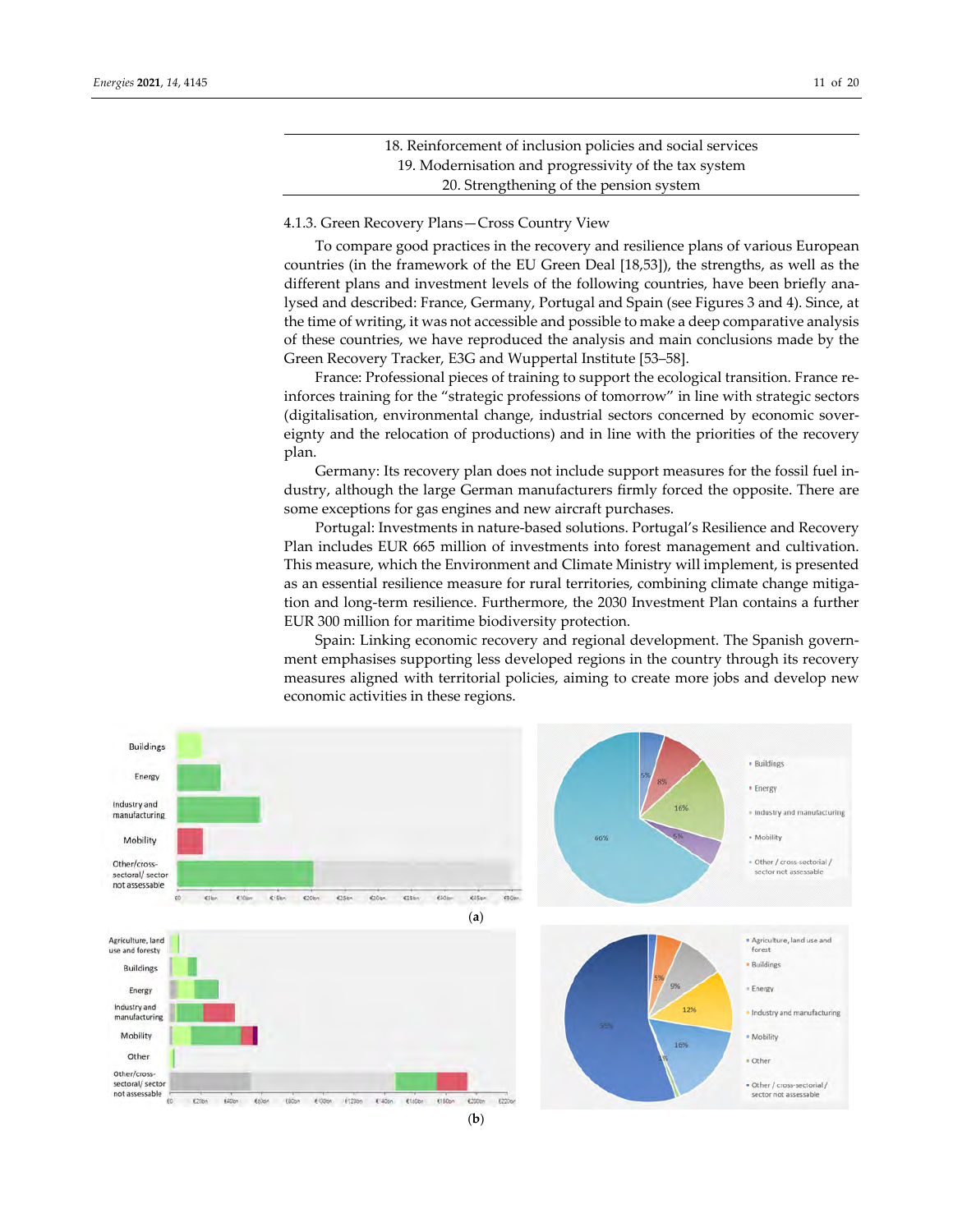

(**d**)

**Figure 3.** Comparison of some European Recovery Plans. (**a**) Spain; (**b**) France; (**c**) Germany; (**d**) Portugal. Source: own elaboration with data from the Green Recovery Tracker, E3G and the Wuppertal Institute [53–58].



**Figure 4.** Investments in Recovery and Resilience Plan 2021–2023 (billion euros) by EU country. Source: own elaboration with data from EU member States and the Spanish Recovery Plan [16].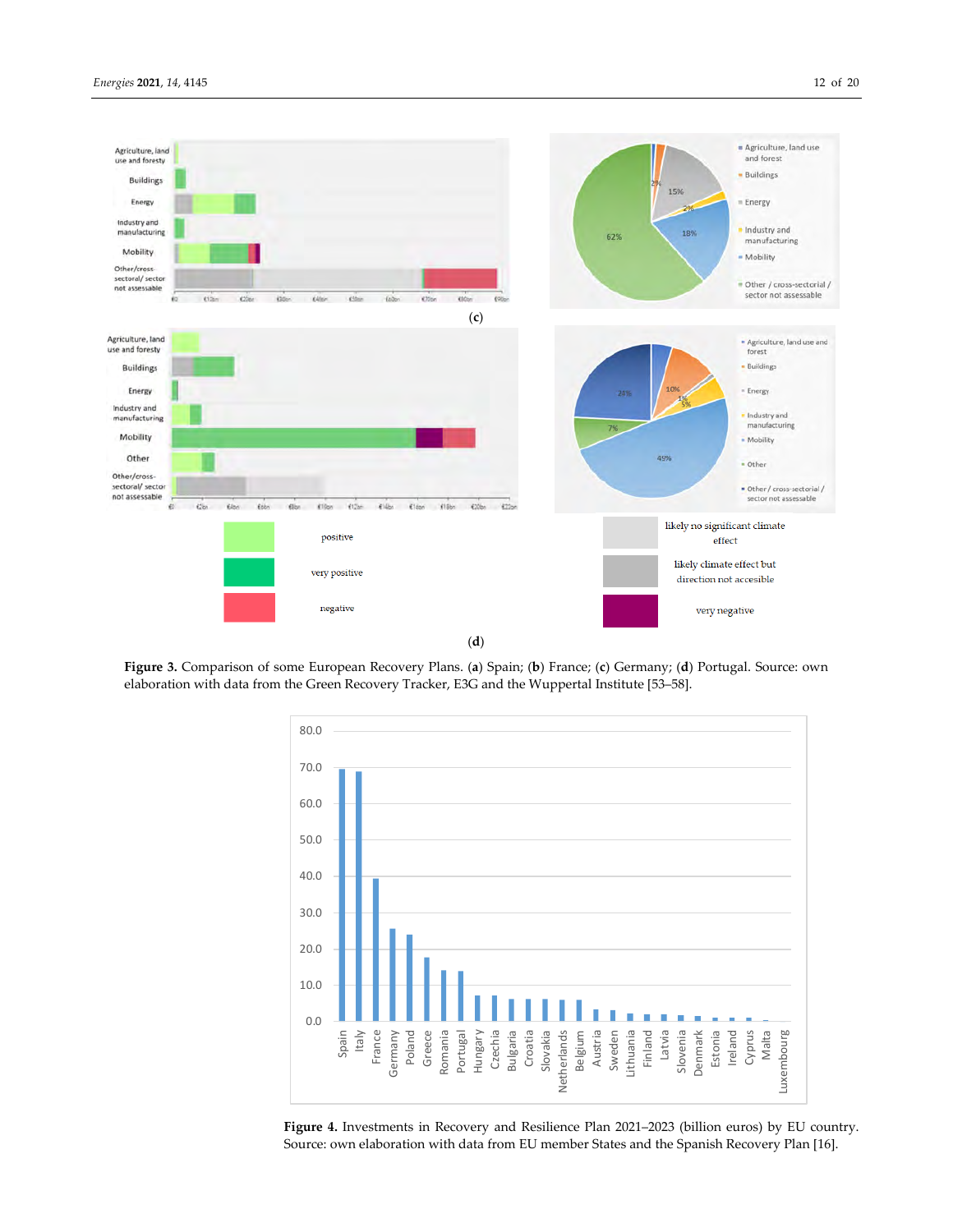# 4.1.4. Green Jobs to Generate in Spain

Using the data provided by the International Energy Agency (IEA) and the Interna‐ tional Monetary Fund in this World Energy Outlook [55] (see Figure 5), we have estimated the new green jobs that could be created as a result of the investments made in the Spanish Recovery Plan. We have focused the analysis on the green initiatives of the programs pre‐ viously stated (see Figure 5 and Table 5). In Table 5 the programmes that will create green jobs are stated, with a calculation that allow to have an idea of the new green jobs created.



**Figure 5.** Green jobs generated per million euros invested (x‐axis). Source: own elaboration with data from IEA [55].

**Table 5.** Green jobs created and green initiatives. Source: own elaboration with data from IEA [55] and the Spanish Re‐ covery Plan [16].

| The 20 Programmes Driving Investment                              | EUR Billion Jobs/1 Mil-<br>2021-2023 | New Green<br>lion Invest-<br>ment | New Green<br><b>Jobs Cre-</b><br>ated |
|-------------------------------------------------------------------|--------------------------------------|-----------------------------------|---------------------------------------|
| 1. Safe, sustainable and connected mobility strategy              | 13.2                                 | 9.00                              | 118,800                               |
| 2. Housing rehabilitation and urban renewal programme             | 6.82                                 | 15.20                             | 103,664                               |
| 6. New Spain 2030 industrial policy and circular economy strategy | 3.78                                 | 9.90                              | 37,422                                |
| 9. Development of the national science and innovation system      | 3.38                                 | 8.00                              | 27,040                                |
| 10. Implementation and integration of renewable energies          | 3.16                                 | 6.95                              | 21,962                                |
| 13. Preservation of coastal areas and water resources             | 2.09                                 | 8.00                              | 16,720                                |
| 16. Conservation and restoration of ecosystems and biodiversity   | 1.64                                 | 8.00                              | 13,120                                |
| 17. Renewable hydrogen roadmap                                    | 1.55                                 | 5.90                              | 9145                                  |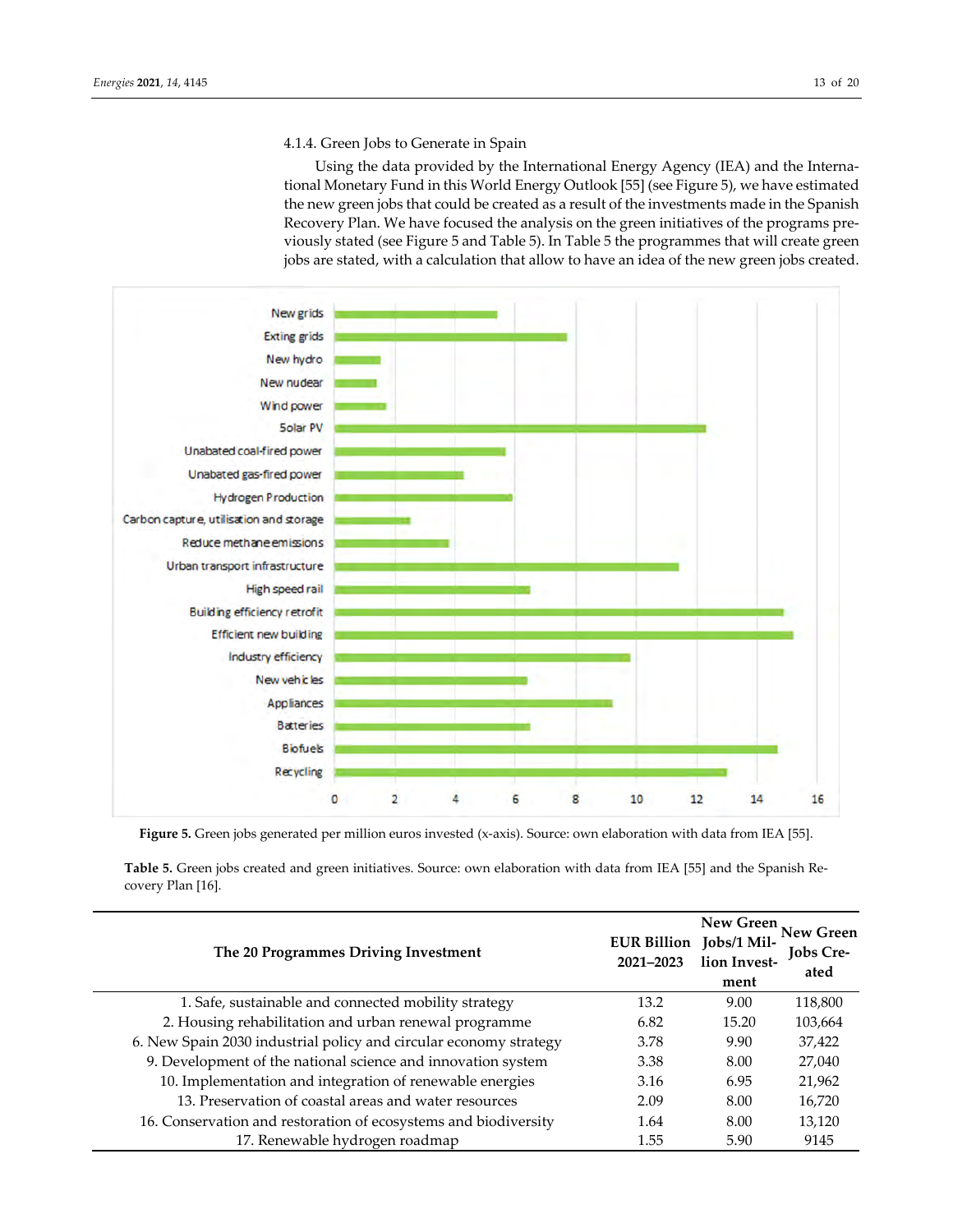| 18. Electrical infrastructure, smart networks and storage | 1.36  | ). O. | 8636    |
|-----------------------------------------------------------|-------|-------|---------|
| <b>Total Green Initiatives</b>                            | 36.98 |       | 356.509 |

A first approach with the mentioned methodology, and assuming the investment level per programme along with the corresponding multiplier, the final estimation is approximately 356,000 new green jobs for the period 2021–2023. This first approach should be put in context since the following steps are the approval of the green projects that will give them the chance to be implemented to reach the foreseen outcome.

#### *4.2. Microeconomics View*

### 4.2.1. Green Jobs and Skills

The primary sources of data and analytics about skills are in the databases and re‐ ports of OECD Stats, O\*NET and Skills Ovate [33–35,53–58]. The methodology used has been to classify job skills from France, Germany, Italy and Spain, as shown in Table 6. After the individual classification of the most relevant skills by country, we have developed a comparison analysis to detect the skills in which Spain is more deficient than the average (Figure 6).

**Table 6.** Skills comparative view. Source: own elaboration based on data from OECD data [57].

|         |                                            | <b>Basic Skills (Content)</b>                                  |                                                 |                                   |                              |                                             |                                   |                   |                                                                                       |                             |                     |                                           |
|---------|--------------------------------------------|----------------------------------------------------------------|-------------------------------------------------|-----------------------------------|------------------------------|---------------------------------------------|-----------------------------------|-------------------|---------------------------------------------------------------------------------------|-----------------------------|---------------------|-------------------------------------------|
| Country | <b>Basic Skills</b><br>(Content) - Average | Reading<br><b>Active Listening</b><br>Writing<br>Comprehension |                                                 | Speaking                          | Mathematics<br><b>Skills</b> |                                             | Science                           |                   |                                                                                       |                             |                     |                                           |
| France  | 0.167                                      | 0.173<br>0.167                                                 |                                                 |                                   | 0.182                        |                                             |                                   | 0.22              |                                                                                       | 0.109                       | 0.153               |                                           |
| Germany | 0.259                                      |                                                                | 0.32                                            | 0.279                             |                              |                                             | 0.3                               |                   | 0.263                                                                                 | 0.235                       |                     | 0.156                                     |
| Italy   | 0.375                                      |                                                                | 0.487                                           | 0.377                             |                              | 0.452                                       |                                   |                   | 0.37                                                                                  | 0.29                        |                     | 0.274                                     |
| Spain   | 0.342                                      |                                                                | 0.475                                           | 0.335                             |                              | 0.433                                       |                                   |                   | 0.364                                                                                 | 0.269                       |                     | 0.175                                     |
| Country | <b>Basic Skills</b>                        |                                                                |                                                 |                                   |                              |                                             | <b>Basic Skills (Process)</b>     |                   |                                                                                       |                             |                     |                                           |
|         | (Process) - Average                        | <b>Critical Thinking</b>                                       |                                                 |                                   |                              | <b>Active Learning</b>                      |                                   |                   | <b>Learning Strategies</b>                                                            |                             |                     | Monitoring                                |
| France  | 0.211                                      |                                                                | 0.166                                           |                                   |                              | 0.189                                       |                                   |                   | 0.308                                                                                 |                             |                     | 0.181                                     |
| Germany | 0.228                                      |                                                                | 0.255                                           |                                   |                              | 0.268                                       |                                   |                   | 0.223                                                                                 |                             |                     | 0.165                                     |
| Italy   | 0.311                                      |                                                                | 0.373                                           |                                   |                              | 0.349                                       |                                   |                   | 0.275                                                                                 |                             |                     | 0.248                                     |
| Spain   | 0.307                                      |                                                                | 0.332                                           |                                   |                              | 0.328                                       |                                   |                   | 0.335                                                                                 |                             |                     | 0.234                                     |
|         | Social Skills-Aver-                        |                                                                |                                                 |                                   |                              |                                             | <b>Social Skills</b>              |                   |                                                                                       |                             |                     |                                           |
| Country | age                                        | <b>Social Perceptiveness</b>                                   |                                                 | Coordination                      |                              | Persuasion                                  |                                   | Negotiation       |                                                                                       | Service<br>Instruct-<br>ing |                     | Orientation                               |
| France  | 0.158                                      |                                                                | 0.152                                           | 0.19                              |                              | 0.1                                         |                                   | 0.129             |                                                                                       | 0.259                       | 0.116               |                                           |
| Germany | 0.228                                      |                                                                | 0.225<br>0.117                                  |                                   |                              | 0.341                                       |                                   | 0.293             |                                                                                       | 0.219                       | 0.175               |                                           |
| Italy   | 0.19                                       |                                                                | 0.209                                           | 0.138                             |                              |                                             | 0.222                             | 0.208             |                                                                                       | 0.28                        |                     | 0.082                                     |
| Spain   | 0.187                                      |                                                                | 0.197                                           | 0.166                             |                              |                                             | 0.177                             |                   | 0.169                                                                                 | 0.28                        |                     | 0.133                                     |
|         |                                            |                                                                |                                                 |                                   |                              |                                             | <b>Technical Skills</b>           |                   |                                                                                       |                             |                     |                                           |
| Country | Technical Skills-<br>Average               | Opera-<br>tions<br>Analysis                                    | Technology Equipment Instal- Program-<br>Design | Selection                         | lation                       | ming                                        | Opera-<br>tion<br>Monitor-<br>ing | Opera-<br>Control | Equipment Trouble-<br>tion and $\lim_{n \to \infty} \frac{1}{n}$ Maintenance shooting |                             | Re-<br>pair-<br>ing | Quality<br>Control<br>Analy-<br>sis       |
| France  | $-0.016$                                   | 0.058                                                          | 0.014                                           | $-0.027$                          | $-0.007$                     | $-0.049$                                    | 0.006                             | $-0.052$          | $-0.062$                                                                              | $-0.01$                     | $-0.042$            | $-0.003$                                  |
| Germany | $-0.034$                                   | 0.242                                                          | 0.103                                           | $-0.052$                          | 0.024                        | 0.095                                       | $-0.167$                          | $-0.236$          | $-0.123$                                                                              | $-0.101$                    | $-0.079$            | $-0.077$                                  |
| Italy   | 0.094                                      | 0.295                                                          | 0.122                                           | 0.045                             | 0.018                        | 0.155                                       | 0.089                             | $-0.001$          | 0.046                                                                                 | 0.067                       | 0.069               | 0.125                                     |
| Spain   | 0.027                                      | 0.169                                                          | 0.074                                           | 0.007                             | 0.07                         | 0.1                                         | $-0.034$                          | $-0.081$          | $-0.018$                                                                              | $-0.006$                    | 0.014               | 0.002                                     |
| Country |                                            |                                                                | Complex Problem Solving Skills-Average          |                                   |                              |                                             |                                   |                   | <b>Complex Problem Solving Skills</b>                                                 |                             |                     |                                           |
| France  |                                            |                                                                | 0.094                                           |                                   |                              |                                             |                                   |                   | 0.094                                                                                 |                             |                     |                                           |
| Germany |                                            | 0.244<br>0.244                                                 |                                                 |                                   |                              |                                             |                                   |                   |                                                                                       |                             |                     |                                           |
| Italy   |                                            | 0.341<br>0.341                                                 |                                                 |                                   |                              |                                             |                                   |                   |                                                                                       |                             |                     |                                           |
| Spain   |                                            |                                                                | 0.256                                           |                                   |                              |                                             |                                   |                   | 0.256                                                                                 |                             |                     |                                           |
|         |                                            |                                                                |                                                 | <b>Resource Management Skills</b> |                              |                                             |                                   |                   |                                                                                       |                             |                     |                                           |
| Country | Resource<br>Management<br>Skills-Average   |                                                                | <b>Time Management</b>                          |                                   |                              | Management of<br><b>Financial Resources</b> |                                   |                   | Management of<br><b>Material Resources</b>                                            |                             |                     | Management of<br>Personnel Re-<br>sources |
| France  | 0.169                                      |                                                                | 0.17<br>0.124                                   |                                   |                              | 0.144                                       |                                   |                   | 0.238                                                                                 |                             |                     |                                           |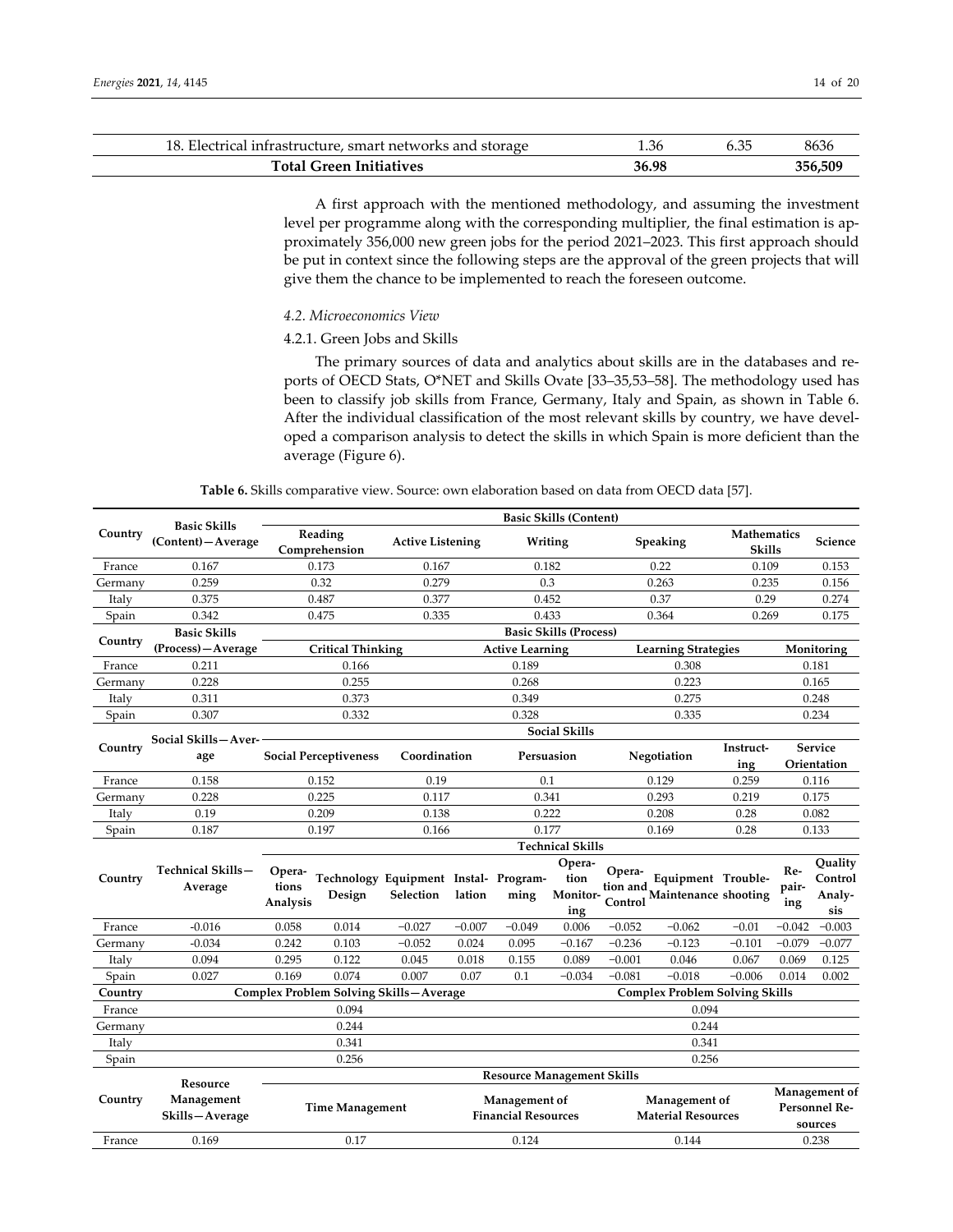| Germany | 0.1            | 0.089                               | 0.104                   | 0.062 | 0.145                     |
|---------|----------------|-------------------------------------|-------------------------|-------|---------------------------|
| Italy   | 0.159          | 0.222                               | 0.113                   | 0.082 | 0.219                     |
| Spain   | 0.093          | 0.191                               | 0.028                   |       | 0.124                     |
|         |                |                                     | <b>Systems Skills</b>   |       |                           |
| Country | Systems Skills | <b>Judgment and Decision Making</b> | <b>Systems Analysis</b> |       | <b>Systems Evaluation</b> |
| France  | 0.133          | 0.143                               | 0.118                   |       | 0.139                     |
| Germany | 0.263          | 0.247                               | 0.25                    |       | 0.291                     |
| Italy   | 0.348          | 0.335                               | 0.353                   | 0.355 |                           |
| Spain   | 0.302          | 0.299                               | 0.306                   |       | 0.302                     |

According to the OECD [35,57] "new Skills for Jobs Indicators" aim "to better adapt to changing skill needs by making available a database of skill imbalances indicators comparable across countries and regularly updated, providing overview and details of the shortages and surpluses of skills across countries".

#### 4.2.2. Harmonisation and Unit of Measure Used

According to the methodology used by the OECD [35,57] to classify the different skills by country, the compared results between Spain and the average scores of an average of Germany, France and Italy, are shown on a scale that ranges between −1 and +1. According to the OECE, "positive values indicate skill shortage, while negative values point to skill surplus. The larger the absolute value, the more significant the imbalance. The maximum value reflects the strongest shortage observed across OECD [35,57] countries and skills dimensions" (see Figure 6).



**Figure 6.** Skills comparison summary. Source: own elaboration with data from OECD data [57].

The skills that must be improved in Spain to adapt generally and for green jobs, ac‐ cording to our analysis and the one provided by the OECD Skills Stats, are the following, as seen in Table 7.

**Table 7.** Soft skills to improve in Spain. Source: own elaboration based on data from OECD data [57].

| Skill                     | <b>Skill Above Average</b> |
|---------------------------|----------------------------|
| Reading Comprehension     |                            |
| <b>Active Listening</b>   |                            |
| Writing                   |                            |
| Speaking                  |                            |
| <b>Mathematics Skills</b> |                            |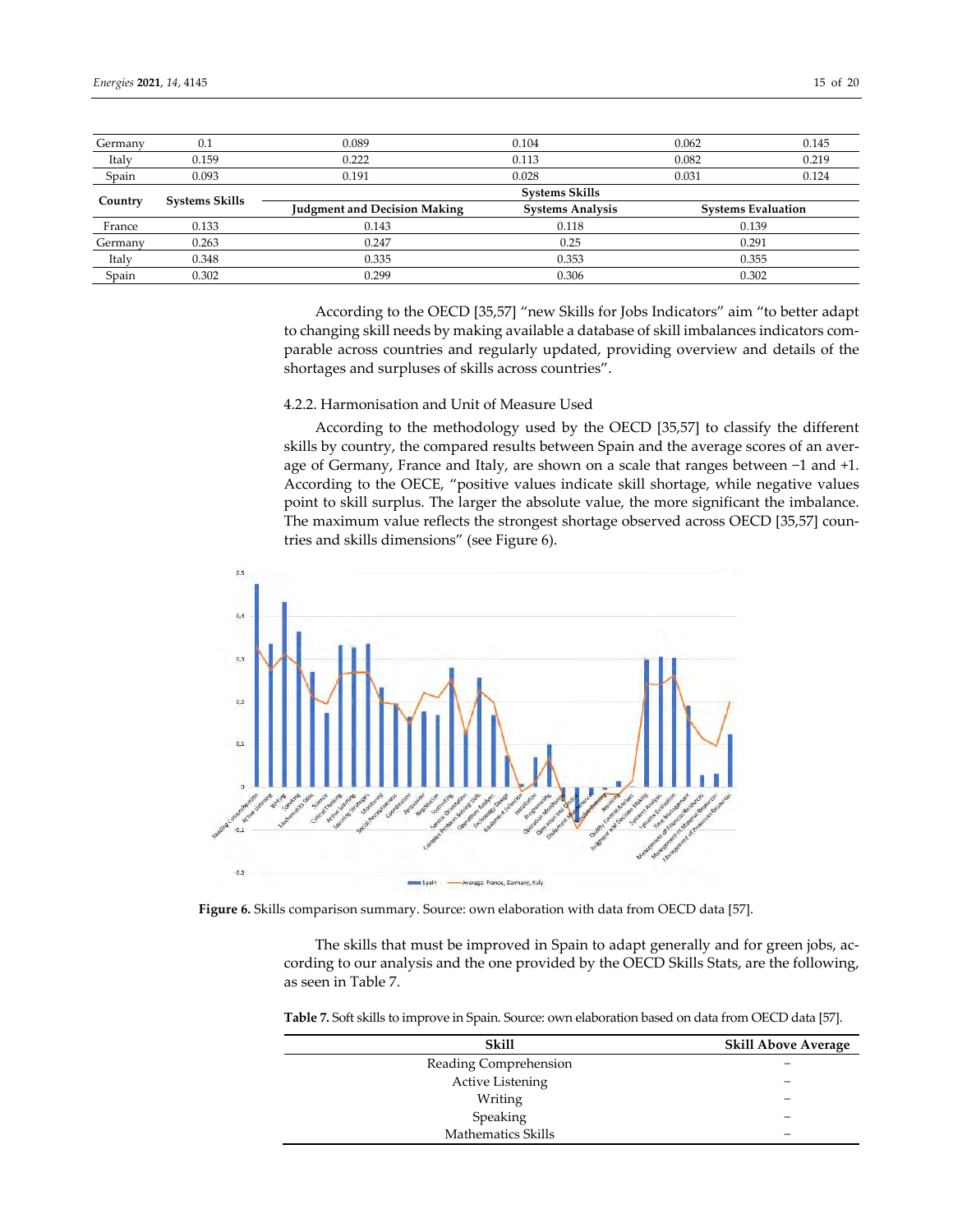| Science                           | $\overline{+}$ |
|-----------------------------------|----------------|
| Critical Thinking                 |                |
| Active Learning                   |                |
| Learning Strategies               |                |
| Monitoring                        |                |
| Social Perceptiveness             |                |
| Coordination                      |                |
| Persuasion                        | +              |
| Negotiation                       | $\,{}^+$       |
| Instructing                       |                |
| Service Orientation               |                |
| Complex Problem-Solving           |                |
| Operations Analysis               | $\overline{+}$ |
| <b>Technology Design</b>          |                |
| <b>Equipment Selection</b>        |                |
| Installation                      |                |
| Programming                       |                |
| Operation and Control             |                |
| Equipment Maintenance             | $\overline{+}$ |
| Troubleshooting                   | +              |
| Repairing                         | +              |
| Judgment and Decision Making      |                |
| Systems Analysis                  |                |
| <b>Systems Evaluation</b>         |                |
| Time Management                   |                |
| Management of financial resources | +              |
| Management of material resources  | +              |
| Management of personnel resources | $\hbox{+}$     |

Another view of the needed skills is provided by Cedefop Europe [56,58], which clas‐ sified the skills in a more detailed and visual way.

From both approaches, we may outline a profile of the most required skills, firstly in Spain, and secondly at a European level (see Figure 7).

| % Share on Total Number of Skill Mention |      |
|------------------------------------------|------|
| <b>Work Output</b>                       | 15.3 |
| <b>Interacting With Others</b>           | 9.4  |
| <b>Mental Processes</b>                  | 8.3  |
| Adaptability/Flexibility                 | 6.1  |
| Language                                 | 5.5  |
| <b>Computers and Electronics</b>         | 5.3  |
| Cooperation                              | 4.4  |
| <b>Technology</b>                        | 4.1  |
| <b>Sales and Marketing</b>               | 4.0  |
| <b>Personnel and Human Resources</b>     | 2.6  |
| <b>Production and Processing</b>         | 2.6  |
| <b>Customer and Personal Service</b>     | 2.3  |
| <b>Administration and Management</b>     | 2.3  |
| <b>Cognitive Abilities</b>               | 2.1  |
| Dependability                            | 2.1  |
| <b>Resource Management Skills</b>        | 2.0  |
| <b>Engineering and Technology</b>        | 1.9  |
| <b>Communications and Media</b>          | 1.9  |
| <b>Complex Problem Solving Skills</b>    | 1.7  |
| <b>Initiative</b>                        | 1.7  |
| Leadership                               | 1.6  |
| Independence                             | 1.1  |
| <b>Mechanical</b>                        | 1.0  |
| (a)                                      |      |



**Figure 7.** Percentage share of most important number of skills mentioned; (**a**) Skills more important in Europe, by number of mentions, Cedefop [56,58]; (**b**) Graphical view of (**a**). Source: own elaboration based on data from Cedefop Europe [56,58].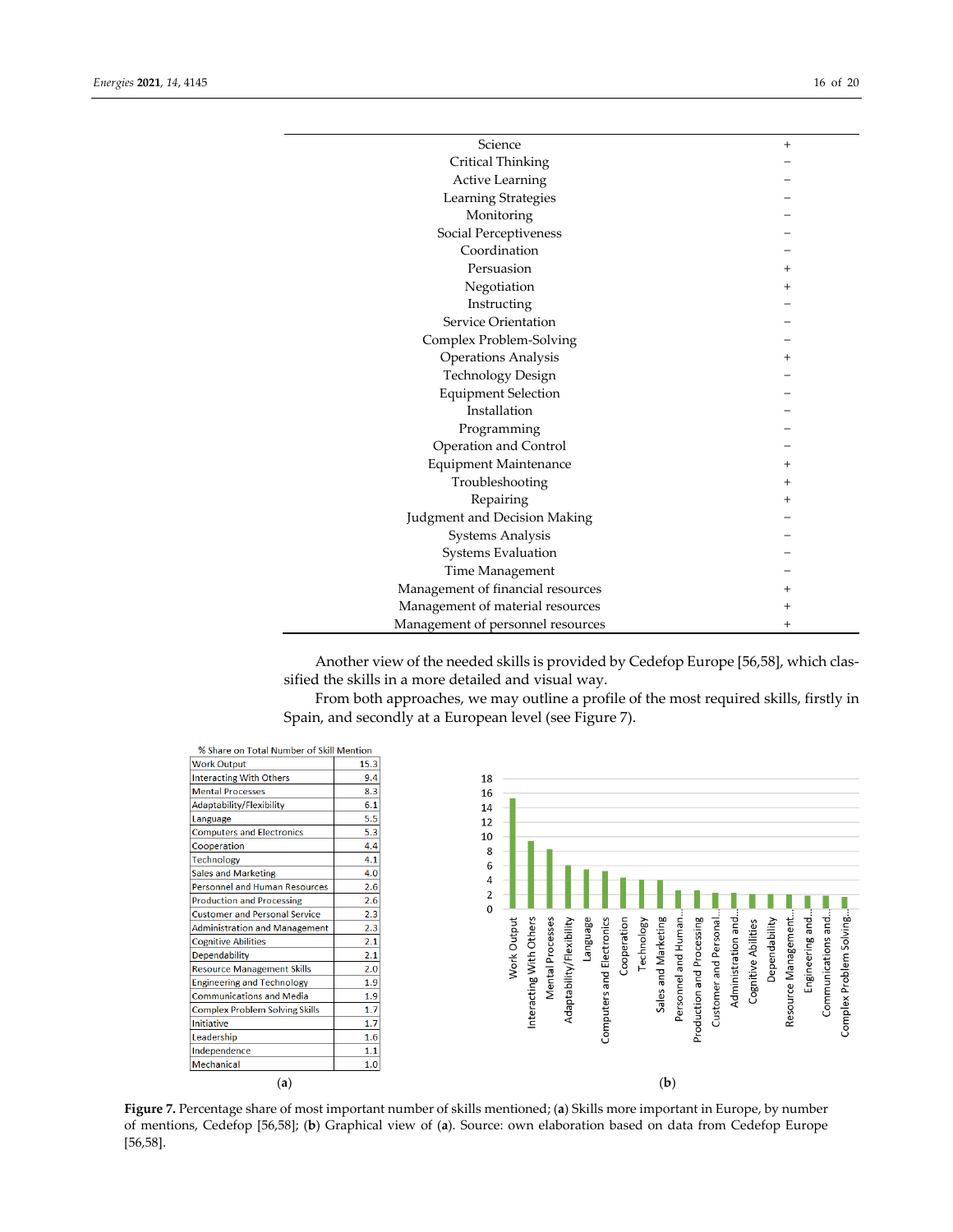#### **5. Discussion and Conclusions**

This paper contributes to the understanding and impact of the European Recovery Funds—Recovery and Resilience Facility—on the green industry and, in particular, to the green jobs created (direct and indirect) due to the implementation of the mentioned pro‐ gramme. Furthermore, the work highlights the necessary update of worker skills to carry out those new green jobs requiring a much more skilled labour collaborators (according to WBE).

The first research question formulated—how many estimated new green jobs would be created because of the implementation of the Recovery Plan in Spain—has obtained a specific estimated number of 356,000 green jobs, which exceed the initial expectations planned by the policymakers. This number will be reached in a relatively short period (2021–23) and have included only the Transformation and Resilience Plan presented by Spain and approved by the EU in June 2021. For this purpose, only the Plan's lines of action related to sustainability projects and the creation of green jobs have been consid‐ ered (with attention to the Ricardo effect or readjustment).

Following the launch of the European Green Deal (EGD) and the temporary halt or slowdown of some economic activities due to the pandemic, and, therefore, of the EGD, the launch of the Recovery and Resilience Facility has meant an injection of special funds that will re‐launch the initial EGD more strongly in all EU member countries.

A brief comparison of various countries and their green policies have been made, highlighting the different emphasis placed on different green and non-green investments and projects at the country level. In this respect, it should be noted that a future line of research is to compare all the EU member countries in terms of the evolution of recovery plans, their green policies and the effects these have on the creation of new green jobs. Such work would clearly add value, with a global and country-specific vision, from which all the economies interested in understanding both good practices and success stories (WBE) from other countries would benefit.

As an area for improvement, it should be noted that the present study has been carried out using a diverse range of secondary sources and other research means such as critical and comparative analysis, inductive and deductive reasoning and some mathe‐ matical calculations for the calculation of green jobs. Although it is based on the Leontief input–output model, this has been applied indirectly through surveys and disaggregated data, albeit from other countries. A subsequent study will use primary sources that allow a more satisfactory adjustment to be made at a national and sector level within the green sector and others associated. Additionally, the novelty of the Recovery Plan means that empirical data about the behaviour of the different projects are not yet available as they have not been implemented. This newness has been especially noted in the lack of literature on the subject. As countries start implementing their respective Recovery Plans, much more information will be released to conduct more profound and more precise abundant research.

Regarding the second research question—which new soft skills or re-skilling would be necessary to develop the new green jobs created under the Plan, in the case of Spain some interesting points have come to light. This question has highlighted the vast diversity of different general job skills, as pointed out by international organisations. However, after a general comparison between other countries and the Spanish case, the skills profile of Spanish workers is below the OECD average in basic cognitive skills, complex problem solving, critical thinking or innovative capacity. As the lack of general soft skills is identified, it would be in the best interest of policymakers, companies and workers to have a clear profile of the green skills required for the foreseen thousands of new jobs to be generated (linked to WBE).

Finally, the challenge to realise a plan with so many lines of implementation must be taken into account, as well as the risk associated with the rapid and constant evolution and changes that will occur in the respective green projects of the Recovery Plan, which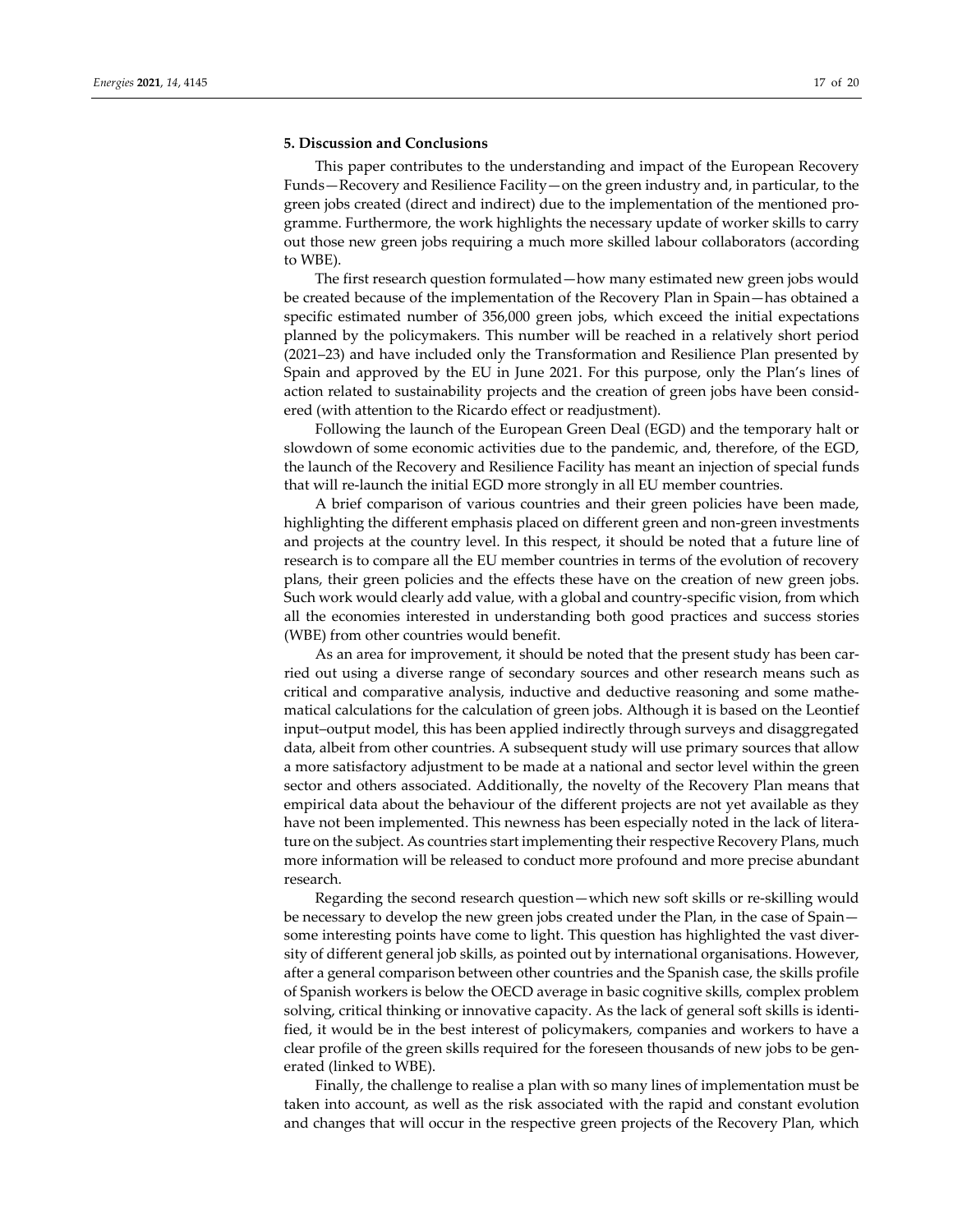can significantly affect the impact on green jobs and the need to incorporate alternative contingency and management plans.

**Author Contributions:** Conceptualisation, M.G.V. and A.S.‐B.; investigation, M.G.V., A.S.‐B. and J.L.; writing—original draft preparation, M.G.V. and A.S.‐B.; writing—review and editing, M.G.V., A.S.‐B. and J.L.; supervision, M.G.V., A.S.‐B. and J.L. All authors have read and agreed to the pub‐ lished version of the manuscript.

**Funding:** This research received no external funding.

**Institutional Review Board Statement:** Not applicable.

**Informed Consent Statement:** Not applicable.

**Data Availability Statement:** Not applicable.

**Acknowledgments:** To GESCE—URJC, GID—TICTAC CCEESS—URJC and TRANS‐REAL LAB— UVA.

**Conflicts of Interest:** The authors declare no conflict of interest.

## **References**

- 1. Sánchez‐Bayón, A. Renewal of business & economic thought after the globalization. *Bajo Palabra* **2020**, *24*, 293–318, doi:10.15366/bp.2020.24.015.
- 2. Intergovernmental Panel on Climate Change. *Managing the Risks of Extreme Events and Disasters to Advance Climate Change Adaptation: Special Report of the Intergovernmental Panel on Climate Change*; Cambridge University Press: Cambridge, UK, 2012.
- 3. SDG agenda 2030. Transforming our World. The 2030 Agenda for Sustainable Development|Department of Economic and Social Affairs. Available online: Un.org (accessed on 15 May 2021).<br>OECD. The Economy of Well-Being. The Econ
- 4. OECD. The Economy of Well‐Being. The Economy of Well‐Being—OECD. Available online: https://www.oecd.org/officialdocuments/publicdisplaydocumentpdf/?cote=SDD/DOC(2019)2&docLanguage=En#:~:text=The %20%E2%80%9CEconomy%20of%20Well%2Dbeing,2 (accessed on 15 May 2021).
- 5. WEF. Wellbeing Economy Alliance. About—Wellbeing Economy Alliance. Available online: https://wellbeingeconomy.org (accessed on 15 May 2021).
- 6. European Commission. European Green Deal. A European Green Deal—European Commission. Available online: Europa.eu (accessed on 15 May 2021).
- 7. European Parliament. Multiannual Finance Framework. El Marco Financiero Plurianual—Fichas Temáticas Sobre la Unión Europea—Parlamento Europeo. Available online: Europa.eu (accessed on 15 May 2021).
- 8. European Commission. The European Green Deal COM/2019/640 Final. Available online: https://eur-lex.europa.eu/legal-content/EN/TXT/?uri=COM%3A2019%3A640%3AFIN (accessed on 15 May 2021).
- 9. Heredia Yzquierdo, J.; Sánchez-Bayón, A. The European transition to a green energy production model: Italian feed-in tariffs scheme & Trentino Alto Adige mini wind farms case study. *Small Bus. Int. Rev.* **2020**, *4*, 39–52, doi:10.26784/sbir.v4i2.246.
- 10. Sánchez‐Bayón, A., Trincado, E. Business and labour culture changes in digital paradigm. *Cogito* **2020**, *12*, 225–243.
- 11. Taleb, N.N. *The Black Swan: The Impact of the Highly Improbable*; Ramdom House: New York, NY, USA, 2007.
- 12. Bagus, P.; Peña‐Ramos, J.A.; Sánchez‐Bayón, A. COVID‐19 and the Political Economy of Mass Hysteria. *Int. J. Env. Res. Public Health* **2021**, *18*, 1376, doi:10.3390/ijerph18041376.
- 13. de Soto, J.H.; Sánchez‐Bayón, A.; Bagus, P. Principles of Monetary & Financial Sustainability and Wellbeing in a Post‐COVID‐ 19 World: The Crisis and Its Management. *Sustainability* **2021**, *13*, 4655, doi:10.3390/su13094655.
- 14. European Commission. Recovery Plan for Europe. Available online: https://ec.europa.eu/info/strategy/recovery‐plan‐eu‐ rope\_en (accessed on 15 May 2021).
- 15. EUR-Lex. Regulation (EU) 2021/241 of the European Parliament and of the Council of 12 February 2021 Establishing the Recovery and Resilience Facility. 2021. Available online: https://eur-lex.europa.eu/legal-content/EN/TXT/?uri=CELEX%3A32021R0241 (accessed on 15 May 2021).
- 16. Vicepresidencia del Gobierno y Ministerio de Asuntos Económicos y Transformación Digital. Plan de Recuperación, Transfor‐ mación y Resiliencia. Available online: https://portal.mineco.gob.es/es‐es/ministerio/areas‐prioritarias/Paginas/PlanRecupe‐ racion.aspx (accessed on 15 May 2021).
- 17. International Labour Organization (ILO). What Is a Green Job? Available online: https://www.ilo.org/global/topics/green‐ jobs/news/WCMS\_220248/lang--en/index.htm (accessed on 15 May 2021).
- 18. Eur‐Lex. Proposal for a Regulation of the European Parliament and the Council Establishing the Framework for Achieving Climate Neutrality and Amending Regulation (EU) 2018/1999 (European Climate Law). Available online: https://eur‐lex.eu‐ ropa.eu/legal‐content/EN/TXT/?qid=1588581905912&uri=CELEX:52020PC0080 (accessed on 15 May 2021).
- 19. Ecologic-EU. Climate Laws in Europe. Good Practices in Net-Zero Management. Available online: Ecologic.eu (accessed on 15 May 2021).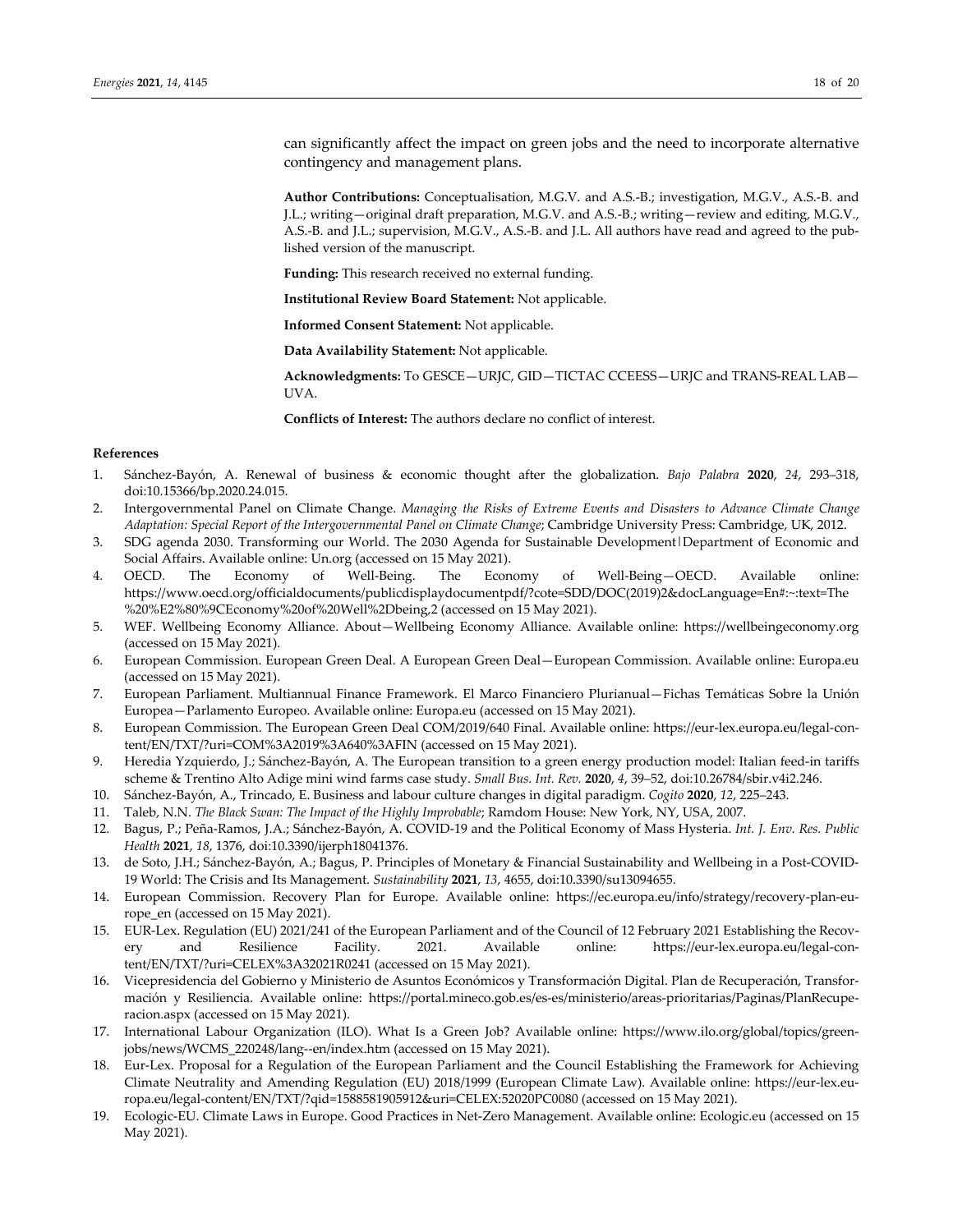- 20. European Commission. Developing a Sustainable Blue Economy in the European Union*.* Available online: https://ec.eu‐ ropa.eu/commission/presscorner/detail/en/ip\_21\_2341 (accessed on 15 May 2021).
- 21. European Commission. Towards Zero Pollution for Air, Water and Soil. Available online: https://ec.europa.eu/commis‐ sion/presscorner/detail/en/ip\_21\_2345 (accessed on 15 May 2021).
- 22. European Commission. Organic Action Plan. Available online: https://ec.europa.eu/info/food-farming-fisheries/farming/organic‐farming/organic‐action‐plan\_en (accessed on 15 May 2021).
- 23. Sánchez‐Bayón, A. Fundamentos de Derecho Comparado y Global: ¿cabe un orden común en la globalización? *Boletín Mex. Derecho Comp.* **2014**, *141*, 1021–1051, doi:10.1016/S0041‐8633(14)71183‐4.
- 24. International Labour Organization (ILO). Guidelines for a Just Transition towards Environmentally Sustainable Economies and Societies for All. Available online: https://www.ilo.org/global/topics/green-jobs/publications/WCMS\_432859/lang--en/index.htm (accessed on 15 May 2021).
- 25. Sánchez‐Bayón, A., García‐Vaquero, M., Lominchar, J. Wellbeing Economics: Beyond the Labour compliance & challenge for business culture. *J. Leg. Ethical Regul. Issues* **2021**, *24*, 1–15.
- 26. Bowen, A., Kuralbayeva, K., Tipoe, E.L. Characterizing green employment: The impacts of 'greening' on workforce composition. *Energy Econ.* **2018**, *72*, 263–275.
- 27. Consoli, G.; Marin, A.; Marzucchi, A.; Vona, F. Do green jobs differ from non-green jobs in terms of skills and human capital? *Res. Policy* **2016**, *45*, 1046–1060, doi:10.1016/j.respol.2016.02.007.
- 28. Lobisger, M.; Rutzer, C. Jobs with Green Potential in Switzerland: Demand and Possible Skills Shortages Jobs with Green Potential in *Switzerland: Demand and Possible Skills Shortages*; WWZ Working Papers‐University of Basel: Basel, Switzerland, 2021.
- 29. Martínez‐Fernández, C., Hinojosa, C., Miranda, G. Green Jobs and Skills: The Local Labour Market Implications of Addressing Climate Change. Working Document‐CFE/LEED‐OECD, 2010. Available online: www.oecd.org/dataoecd/54/43/44683169.pdf?contentId=44683170 (accessed on 15 May 2021).
- 30. UK Office of National Statistics. The Challenges of Defining a "Green Job". Available online: https://www.ons.gov.uk/economy/environmentalaccounts/methodologies/thechallengesofdefiningagreenjob (accessed on 15 May 2021).
- 31. Eurostat. Environmental Economy Statistics on Employment and Growth. Available online: https://ec.europa.eu/eurostat/sta‐ tistics-explained/index.php?title=Environmental\_economy\_-\_statistics\_on\_employment\_and\_growth (accessed on 15 May 2021).
- 32. US Bureau of Labor Statistics. Measuring Green Jobs. Available online: https://www.bls.gov/green/home.htm https://www.bls.gov/green/home.htm (accessed on 15 May 2021).
- 33. O\*NET. U.S. Department of Labour. Available online: https://www.onetcenter.org/dictionary/22.0/excel/green\_occupations.html (accessed on 15 May 2021).
- 34. O\*NET Online. Available online: https://www.onetonline.org (accessed on 15 May 2021).
- 35. OECD. Towards Green Growth. 2021. Available online: https://www.oecd.org/greengrowth/48012345.pdf (accessed on 15 May 2021).
- 36. European Commission, European Commission. Basics Green Economy [WWW Document]. 2016. Available online: http://ec.europa.eu/environment/basics/green‐economy/resources/index\_en.htm (accessed on 15 May 2021).
- 37. World Bank. Inclusive Green Growth, the Pathway to Sustainable Development. 2012. Available online: worldbank.org (accessed on 15 May 2021).
- 38. UNEP. Towards a Green Economy: Pathways to Sustainable Development and Poverty Eradication. 2011. Available online: https://sustainabledevelopment.un.org/index.php?page=view&type=400&nr=126&menu=35 (accessed on 15 May 2021).
- 39. Grand, M.C. Carbon emission targets and decoupling indicators. *Ecol. Indic.* **2016**, *67*, 649–656.
- 40. Tapio, P. Towards a theory of decoupling: Degrees of decoupling in the EU and the case of road traffic in Finland between 1970 and 2001. *Transp. Policy* **2005**, *12*, 137–151, doi:10.1016/j.tranpol.2005.01.001.
- 41. Akizu‐Gardoki, O.; Bueno, G.; Wiedmann, T.; Lopez‐Guede, J.M.; Arto, I.; Hernandez, P.; Moran, D. Decoupling between human development and energy consumption within footprint accounts. *J. Clean. Prod*. **2018**, *202*, 1145–1157, doi:10.1016/j.jclepro.2018.08.235.
- 42. Bithas, K.; Kalimeris, P. Unmasking decoupling: Redefining the Resource Intensity of the Economy. *Sci. Total Environ*. **2018**, *619*, 338–351, doi:10.1016/j.scitotenv.2017.11.061.
- 43. Bonaiuti, M. Are we entering the age of involuntary degrowth? Promethean technologies and declining returns of innovation. *J. Clean. Prod. Technol. Degrowth* **2018**, *197*, 1800–1809, doi:10.1016/j.jclepro.2017.02.196.
- 44. Moreau, V.; Vuille, F. Decoupling energy use and economic growth: Counter evidence from structural effects and embodied energy in trade. *Appl. Energy* **2018**, *215*, 54–62, doi:10.1016/j. apenergy.2018.01.044.
- 45. O'Neill, D.W.; Fanning, A.L.; Lamb, W.F.; Steinberger, J.K. A good life for all within planetary boundaries. *Nat. Sustain.* **2018**, *1*, 88, doi:10.1038/s41893‐018‐0021‐4.
- 46. EEA. Trends and Projections in Europe 2018. In *Tracking Progress towards Europe's Climate and Energy Targets (No. 16/2018)*; European Environment Agency: Copenhagen, Denmark, 2018.
- 47. European Commission. A Clean Planet for All. In *A European Strategic Long‐Term Vision for a Prosperous, Modern, Competitive and Climate Neutral (COM No. 773)*; European Commission: Brussels, Belgium, 2018.